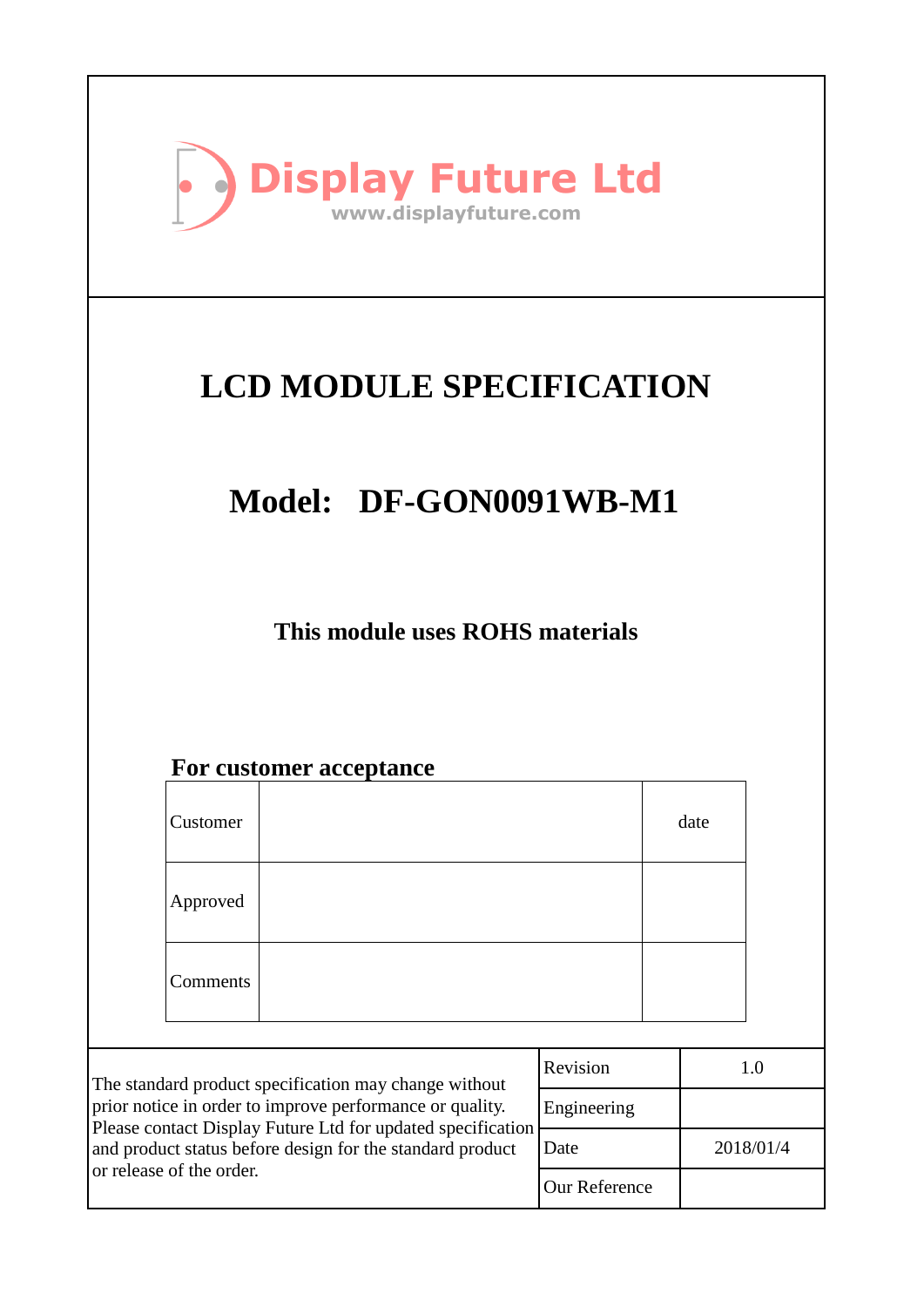### **REVISION RECORD**

| <b>REV NO.</b> | <b>REV DATE</b> | <b>CONTENTS</b> | <b>REMARKS</b> |
|----------------|-----------------|-----------------|----------------|
| $1.0$          | 2017-05-25      | First release   |                |
|                |                 |                 |                |
|                |                 |                 |                |
|                |                 |                 |                |
|                |                 |                 |                |
|                |                 |                 |                |
|                |                 |                 |                |
|                |                 |                 |                |
|                |                 |                 |                |
|                |                 |                 |                |
|                |                 |                 |                |
|                |                 |                 |                |
|                |                 |                 |                |
|                |                 |                 |                |
|                |                 |                 |                |
|                |                 |                 |                |
|                |                 |                 |                |
|                |                 |                 |                |
|                |                 |                 |                |
|                |                 |                 |                |
|                |                 |                 |                |
|                |                 |                 |                |
|                |                 |                 |                |
|                |                 |                 |                |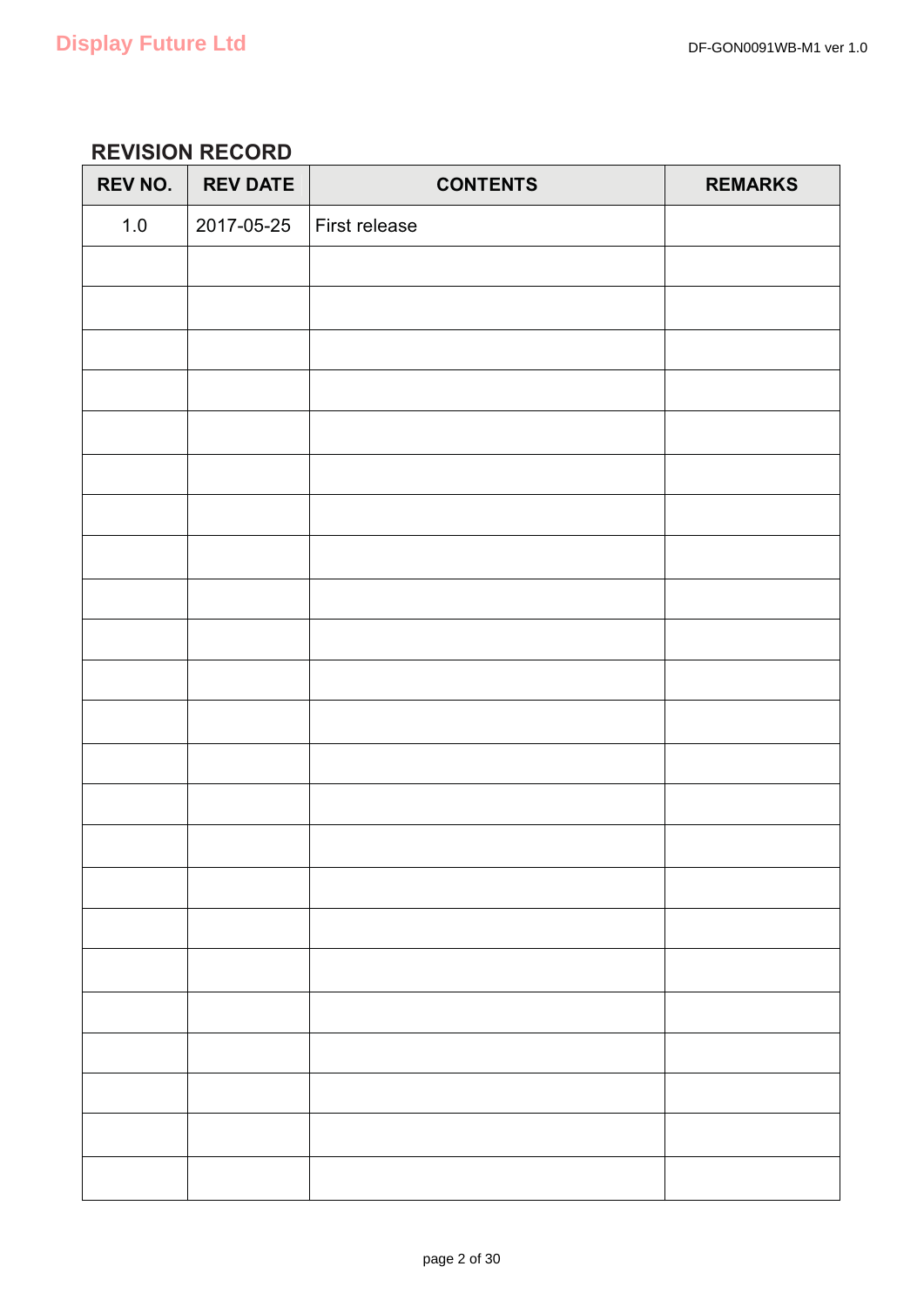# **CONTENT**

- **PHYSICAL DATA**
- **EXTERNAL DIMENSIONS**
- **E ABSOLUTE MAXIMUM RATINGS**
- **ELECTRICAL CHARACTERISTICS**
- **TIMING OF POWER SUPPLY**
- **ELECTRO-OPTICAL CHARACTERISTICS**
- **INTERFACE PIN CONNECTIONS**
- **INITIALIZATION CODE**
- **SCHEMATIC EXAMPLE**
- **EXECUTE RELIABILITY TESTS**
- $\blacksquare$  **OUTGOING QUALITY CONTROL SPECIFICATION**
- **EXECUTIONS IN USING OLED MODULE**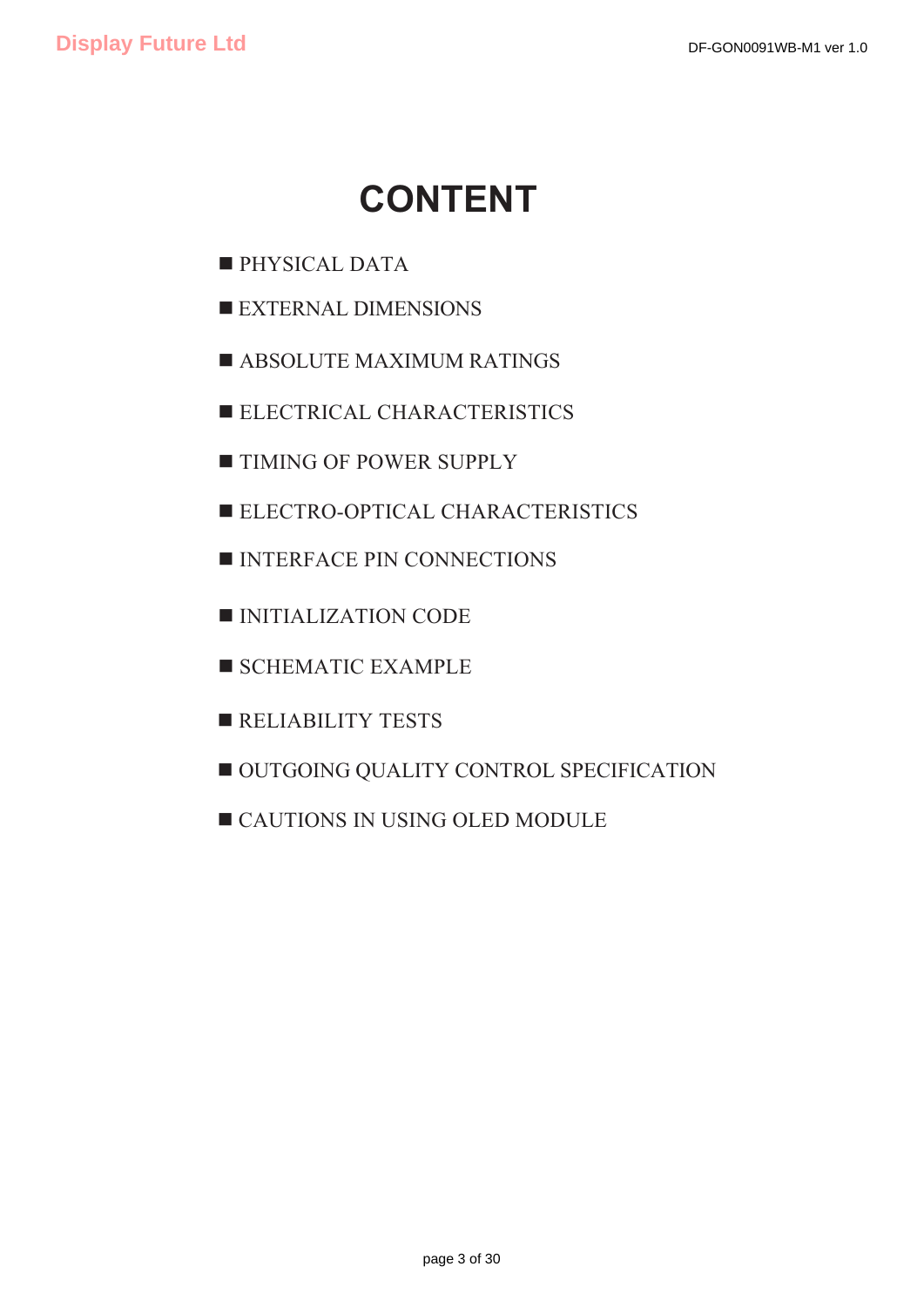## **PHYSICAL DATA**

| No.          | <b>Items</b>             | <b>Specification</b>             | Unit            |
|--------------|--------------------------|----------------------------------|-----------------|
| $\mathbf{1}$ | Display Mode             | Passive Matrix OLED              |                 |
| 2            | Display Color            | Monochrome (White)               |                 |
| 3            | Duty                     | 1/32                             |                 |
| 4            | Resolution               | $128(H) \times 32(V)$            | Pixel           |
| 5            | Active Area              | 22.384 (W)x 5.584 (H)            | mm <sup>2</sup> |
| 6            | <b>Outline Dimension</b> | 30.00 (W) x 11.50 (H) x 1.20 (D) | mm <sup>3</sup> |
| 7            | Pixel Pitch              | $0.175$ (W) x $0.175$ (H)        | mm <sup>2</sup> |
| 8            | Pixel Size               | $0.159$ (W) x $0.159$ (H)        | mm <sup>2</sup> |
| 9            | Driver IC                | SSD1306                          |                 |
| 10           | Interface                | I2C                              |                 |
| 11           | Weight                   | TBD                              | g               |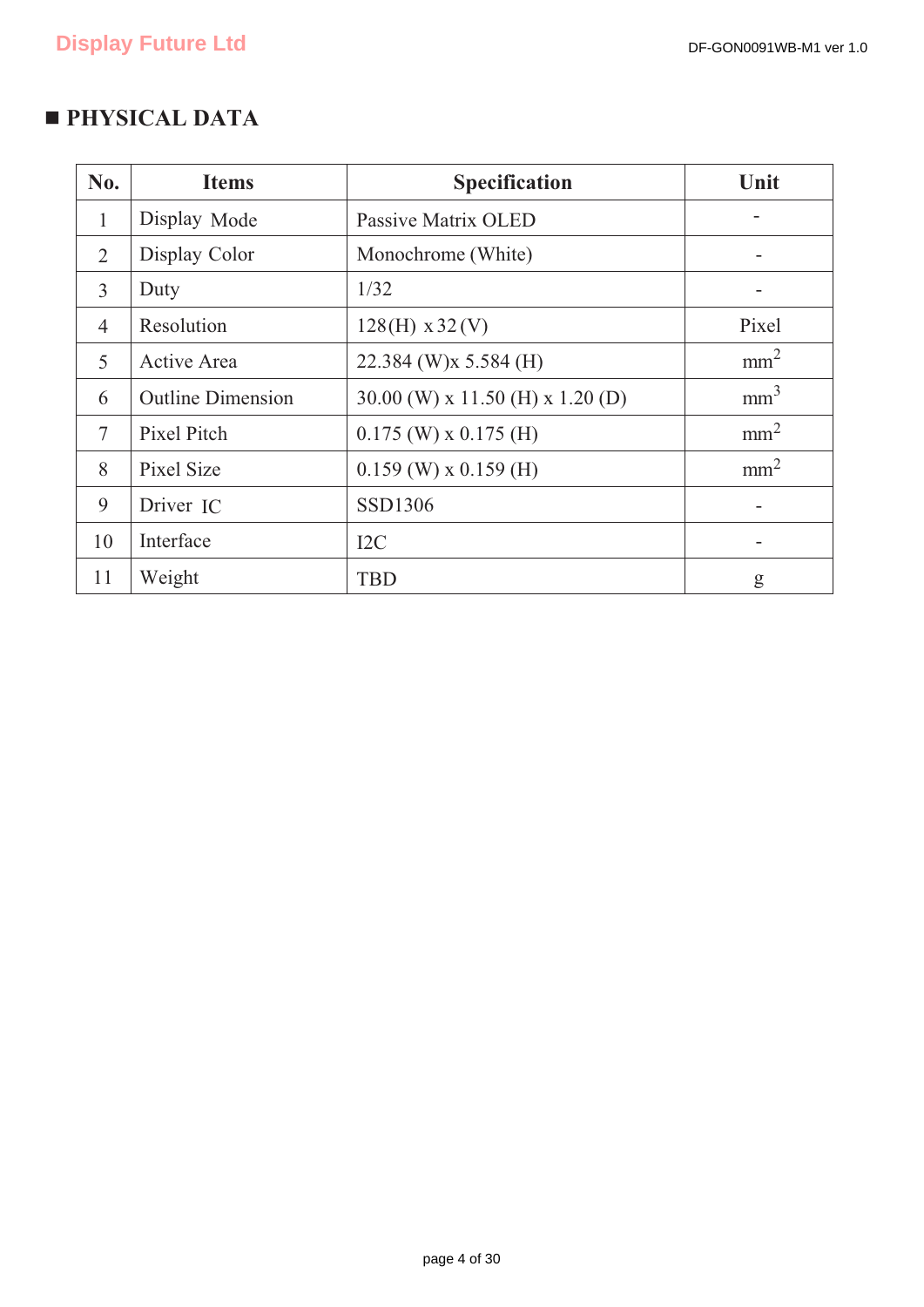## **EXTERNAL DIMENSIONS**

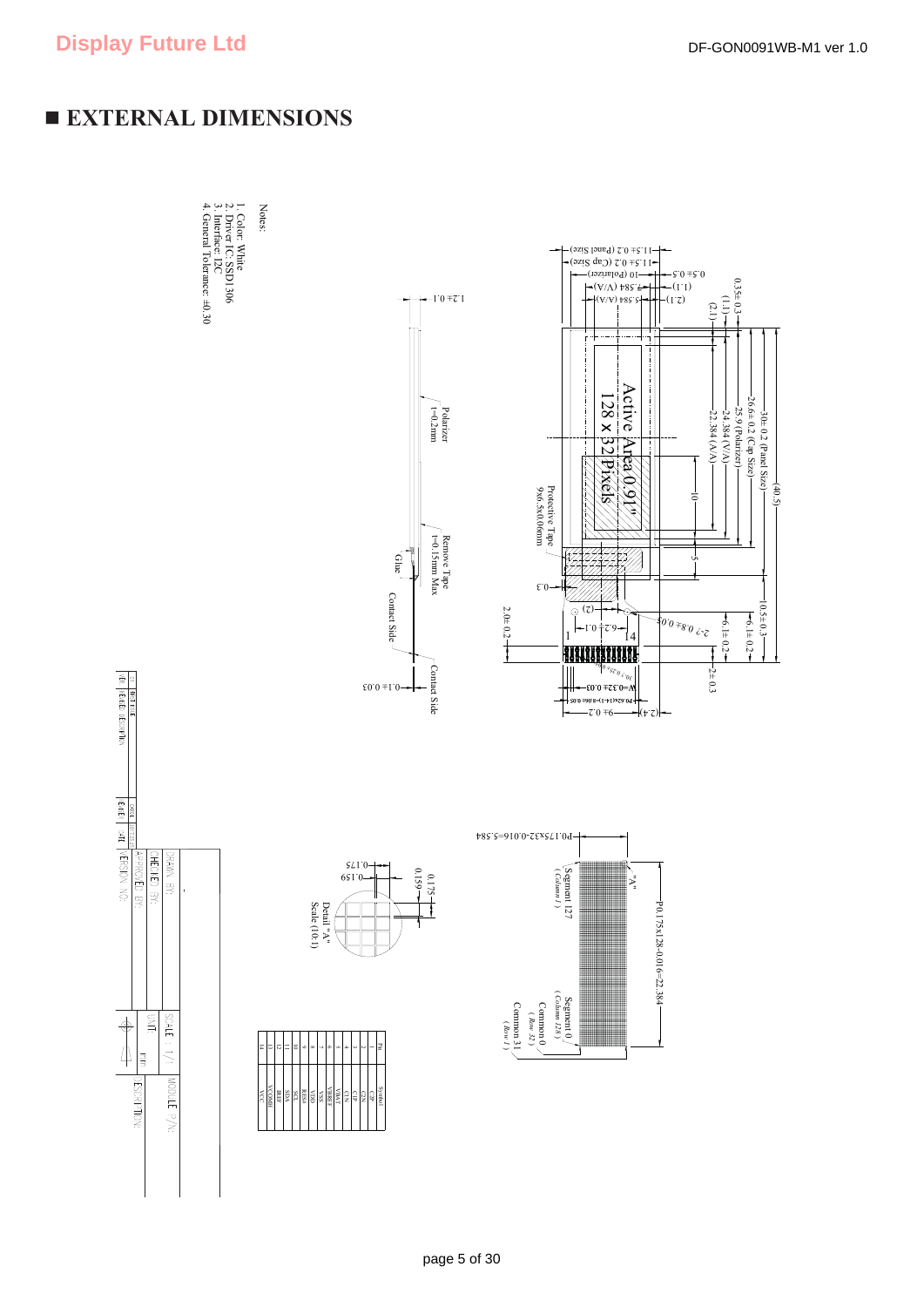| <b>Items</b>               | <b>Symbol</b>          | Min      | <b>Max</b> | Unit         | <b>Notes</b> |
|----------------------------|------------------------|----------|------------|--------------|--------------|
| Supply voltage for logic   | $\rm V_{DD}$           | $-0.3$   | 4          | V            | 1,2          |
| Supply voltage for display | $V_{CC}$               | $\theta$ | 16.0       | V            | 1,2          |
| Supply voltage for DC/DC   | <b>V</b> BAT           | $-0.3$   | 4.3        | $\rm{V}$     | 1,2          |
| Operating temperature      | <b>TOP</b>             | $-40$    | 85         | °C           | 3            |
| Storage temperature        | <b>T</b> <sub>ST</sub> | $-40$    | 85         | $^{\circ}$ C | 3            |
| Life time $(120cd/m^2)$    |                        | 10000    |            | hour         | 4            |
| Life time( $80cd/m^2$ )    |                        | 30000    |            | hour         | 4            |
| Life time( $60cd/m^2$ )    |                        | 50000    |            | hour         | 4            |

## **E ABSOLUTE MAXIMUM RATINGS**

Note 1: All the above voltages are on the basis of " $V_{SS} = 0V$ ".

- Note 2: When this module is used beyond the above absolute maximum ratings, permanent breakage of the module may occur.Also,for normal operations,it is desirable to use this module under the conditions according to electro-optical characteristics .If this module is used beyond these conditions,malfunctioning of the module can occur and the reliability of the module may deteriorate.
- rature temperature of the polarizer should be 80°C. Note 3: The defined temperature ranges do not include the polarizer. The maximum withstood tempe-

Note  $4: V_{CC} = 7.25$ , Ta= $25^{\circ}$ C, 50% Checkerboard.

Software configuration follows Actual Application Example . End of lifetime is specified as 50% of initial brightness reached.The average operating lifetime at room temperature is estimated by the accelerated operation at high temperature conditions.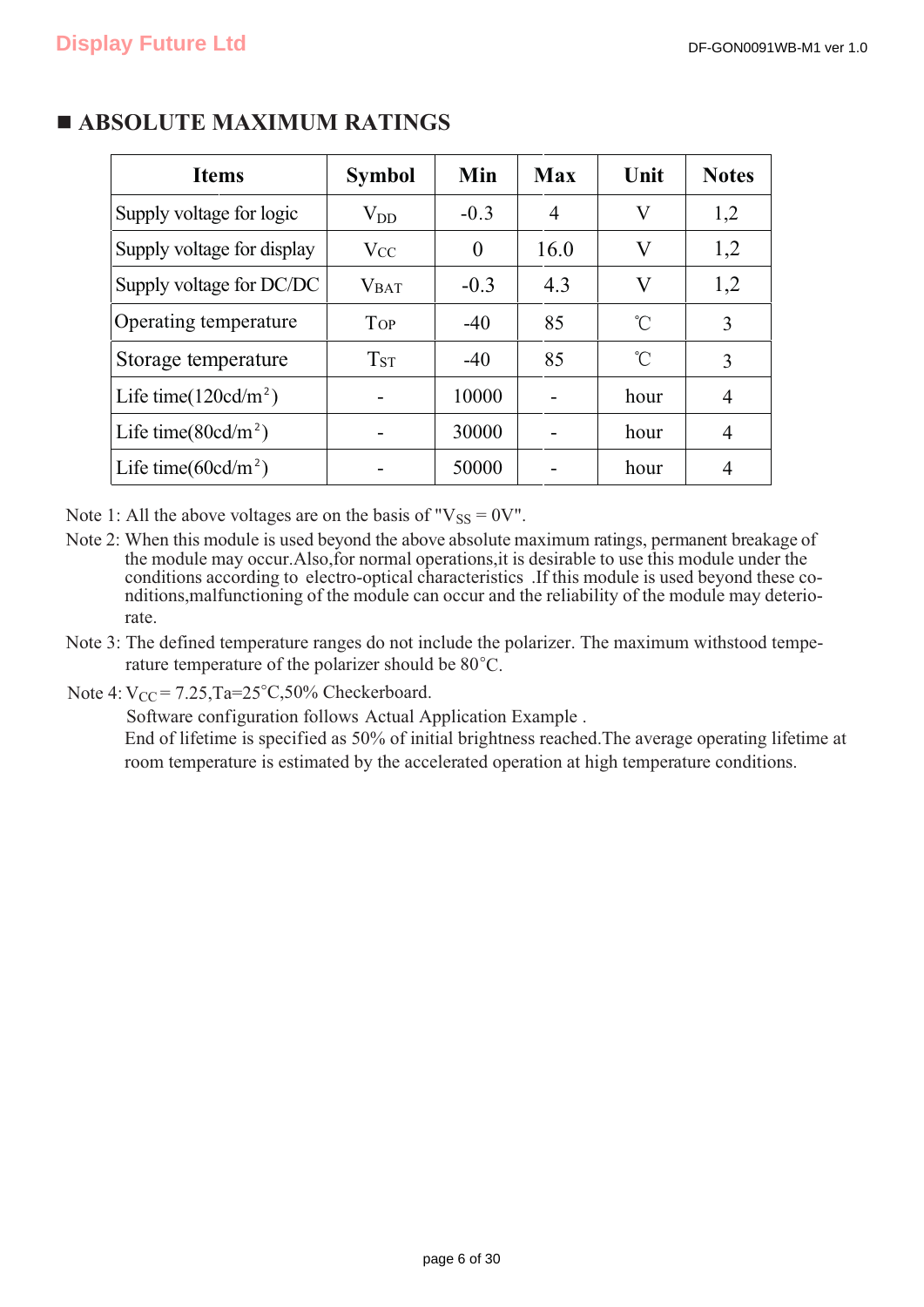## **ELECTRICAL CHARACTERISTICS**

## -**DC Characteristics**

## **1. VCC Supplied Externally**

| <b>Items</b>                           | <b>Symbol</b>         | <b>Conditions</b>                                                         | Min            | Typ.                         | <b>Max</b>             | Unit         |
|----------------------------------------|-----------------------|---------------------------------------------------------------------------|----------------|------------------------------|------------------------|--------------|
| Supply voltage for logic               | $\rm V_{DD}$          |                                                                           | 1.65           | 2.8                          | 3.3                    | V            |
| Supply voltage for display             | $V_{CC}$              | Note 5                                                                    | 6.4            |                              | 9.0                    | V            |
| High level input                       | $V_{HH}$              | $I_{\text{OUT}}$ = 100 µA, 3.3MH $\vert 0.8 \times V_{\text{DD}} \rangle$ |                | $\qquad \qquad \blacksquare$ | $V_{DD}$               | V            |
| Low level input                        | $\rm V_{II}$          | $I_{OUT} = 100 \mu A$ , 3.3MH                                             | $\theta$       | $\overline{\phantom{a}}$     | $0.2$ x $V_{DD}$       | $\rm V$      |
| High level output                      | $V_{OH}$              | $I_{OUT}$ = 100 µA, 3.3MH $(0.9 \times V_{DD})$                           |                |                              | $V_{DD}$               | $\mathbf{V}$ |
| Low level output                       | $\rm VoL$             | $I_{\text{OUT}}$ = 100 µA, 3.3MH                                          | $\overline{0}$ | $\qquad \qquad \blacksquare$ | $0.1x$ V <sub>DD</sub> | $\mathbf{V}$ |
| Operating current for V <sub>DD</sub>  | $I_{DD}$              |                                                                           |                | 180                          | 300                    | $\mu A$      |
| Operating current for V <sub>CC</sub>  | $I_{CC}$              | Note $6$                                                                  |                | 10                           | 16                     | mA           |
| Sleep mode current for V <sub>DD</sub> | I DD, SLEEP           |                                                                           |                | 1                            | 5                      | $\mu A$      |
| Sleep mode current for V <sub>CC</sub> | $1_{\text{CC,SLEEP}}$ |                                                                           |                | $\overline{2}$               | 10                     | $\mu A$      |

Note 5: Supply Voltage for Display ( $V_{\text{CC}}$ ) are subject to the change of the panel characteristics and the customer' s request.

Note 6:  $V_{DD} = 2.8V$ ,  $V_{CC} = 7.25V$ , 100% Display Area Turn on.

\* Software configuration follows Actual Application Example .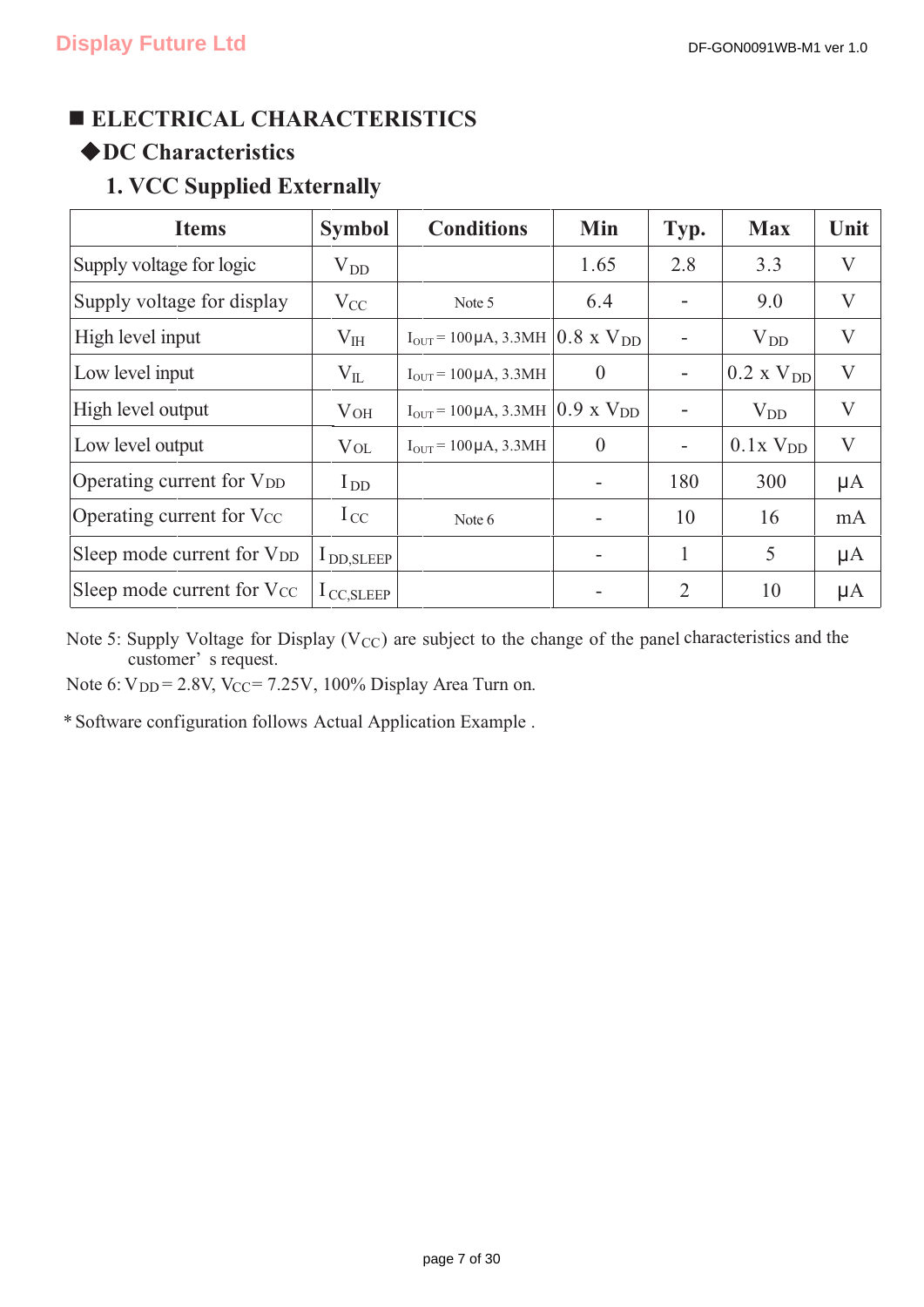| <b>Items</b>                           | <b>Symbol</b>         | <b>Conditions</b>                                                       | Min                          | Typ.                     | <b>Max</b>             | Unit                      |
|----------------------------------------|-----------------------|-------------------------------------------------------------------------|------------------------------|--------------------------|------------------------|---------------------------|
| Supply voltage for logic               | $V_{DD}$              |                                                                         | 1.65                         | 2.8                      | 3.3                    | V                         |
| Supply voltage for DC/DC               | $V_{BAT}$             |                                                                         | 3.5                          | -                        | 4.2                    | V                         |
| Supply voltage for display             | $V_{CC}$              | Note 7                                                                  | 7.0                          | 7.25                     | 7.5                    | $\rm V$                   |
| High level input                       | $V_{HH}$              | $I_{\text{OUT}}$ = 100 µA, 3.3MH $\vert 0.8 \times V_{\text{DD}} \vert$ |                              |                          | $V_{DD}$               | $\rm V$                   |
| Low level input                        | $V_{IL}$              | $I_{OUT} = 100 \mu A$ , 3.3MH                                           | $\overline{0}$               | $\overline{\phantom{a}}$ | $0.2 \times V_{DD}$    | $\rm V$                   |
| High level output                      | $V_{OH}$              | $I_{\text{OUT}}$ = 100 µA, 3.3MH                                        | $0.9$ x $V_{DD}$             |                          | $V_{DD}$               | $\boldsymbol{\mathrm{V}}$ |
| Low level output                       | $\rm V_{OL}$          | $I_{OUT} = 100 \mu A$ , 3.3MH                                           | $\theta$                     | $\overline{\phantom{a}}$ | $0.1x$ V <sub>DD</sub> | $\boldsymbol{\mathrm{V}}$ |
| Operating current for V <sub>DD</sub>  | $I_{DD}$              |                                                                         | $\overline{\phantom{a}}$     | 180                      | 300                    | $\mu A$                   |
| Operating current for VBAT             | $I_{\text{BAT}}$      | Note 8                                                                  | $\qquad \qquad \blacksquare$ | 18                       | 23                     | mA                        |
| Sleep mode current for V <sub>DD</sub> | $l_{\text{DD,SLEEP}}$ |                                                                         | $\qquad \qquad \blacksquare$ | 1                        | 5                      | $\mu A$                   |
| Sleep mode current for V <sub>CC</sub> | $1_{\text{CC,SLEEP}}$ |                                                                         |                              | $\overline{2}$           | 10                     | $\mu A$                   |

## **2. VCC Generated by Interface DC/DC Circuit**

Note 7: Supply Voltage for Display (V<sub>CC</sub>) are subject to the change of the panel characteristics and the customer' s request.

Note 8:  $V_{DD} = 2.8V$ ,  $V_{CC} = 7.25V$ , 100% Display Area Turn on.

\* Software configuration follows Actual Application Example .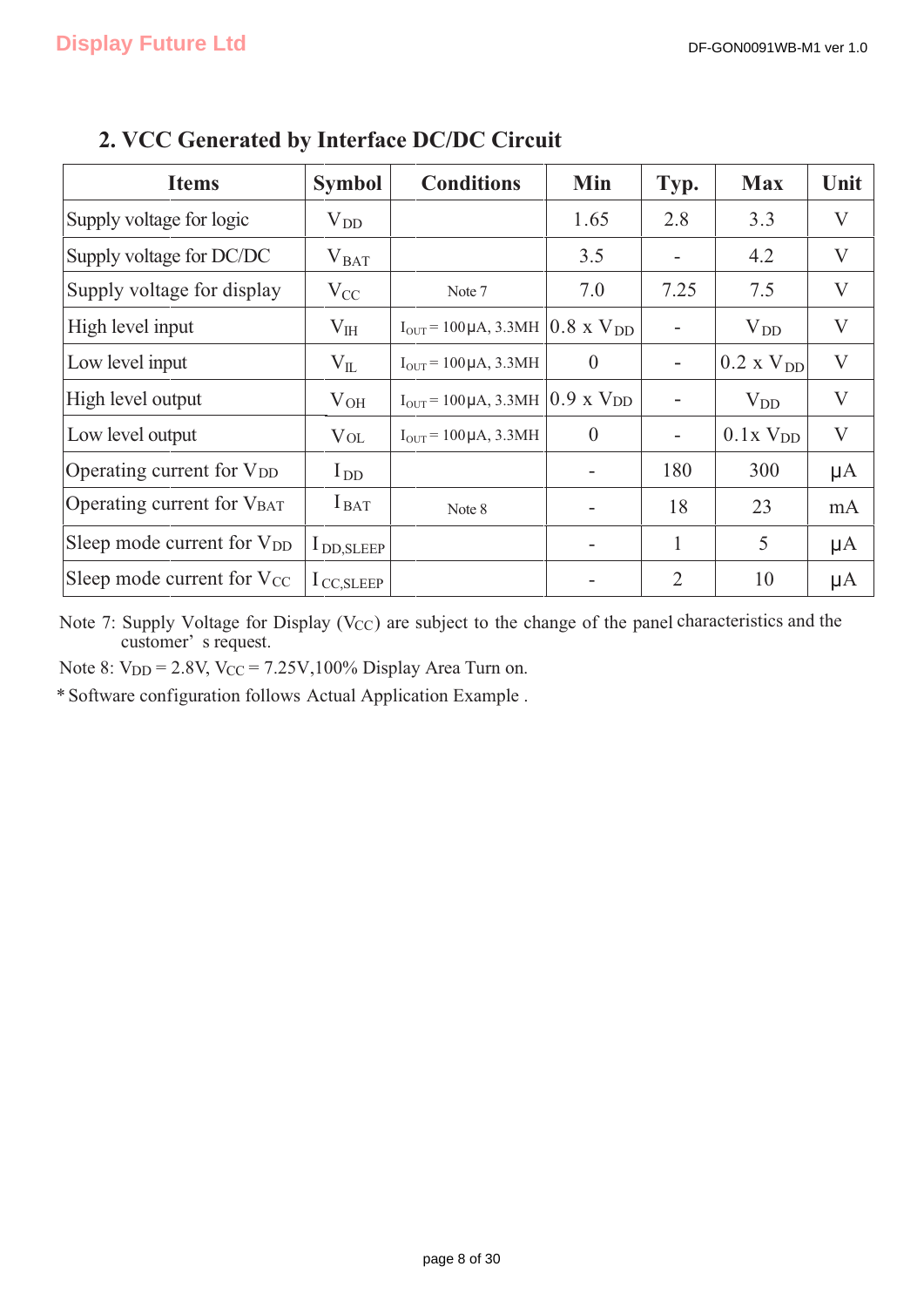**<sup>e</sup>r-sof**

### ◆**AC Characteristics <sup>e</sup>r-sof**

1. I<sup>2</sup>C Interface Timing Characteristics:

| <b>Symbol</b>              | <b>Description</b>                                                                  | Min | <b>Max</b> | <b>Unit</b> |
|----------------------------|-------------------------------------------------------------------------------------|-----|------------|-------------|
| $t_{\text{cycle}}$         | Clock Cycle Time                                                                    | 2.5 |            | μs          |
| <b>t</b> <sub>HSTART</sub> | <b>Start Condition Hold Time</b>                                                    | 0.6 |            | μs          |
|                            | Data Hold Time (for "SDA <sub>OUT</sub> " Pin)                                      | 0   |            |             |
| $t_{HD}$                   | Data Hold Time (for "SDA <sub>IN</sub> " Pin)                                       | 300 |            | ns          |
| $t_{SD}$                   | Data Setup Time                                                                     | 100 |            | ns          |
| t <sub>sstart</sub>        | <b>Start Condition Setup Time</b><br>(Only relevant for a repeated Start condition) | 0.6 |            | μs          |
| t <sub>sstop</sub>         | <b>Stop Condition Setup Time</b>                                                    | 0.6 |            | μs          |
| $t_{R}$                    | Rise Time for Data and Clock Pin                                                    |     | 300        | ns          |
| $t_{\text{F}}$             | Fall Time for Data and Clock Pin                                                    |     | 300        | ns          |
| $t_{\text{IDLE}}$          | Idle Time before a New Transmission can Start                                       | 1.3 |            | μs          |

\* ( $V_{DD}$  -  $V_{SS}$  = 1.65V to 3.3V, T<sub>a</sub> = 25°C)

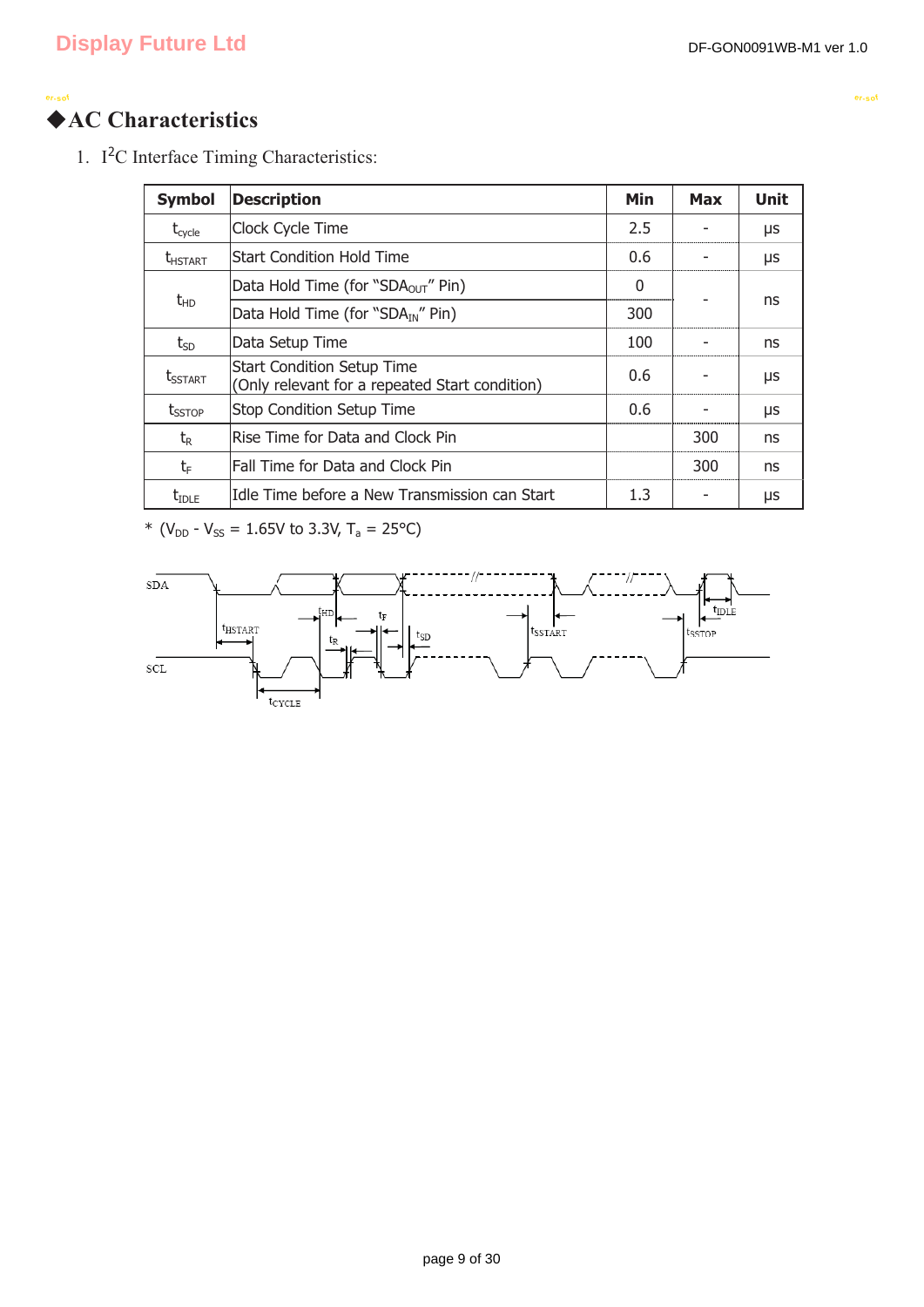### 1.1 I<sup>2</sup>C Interface With Internal Charge Pump:

(When design main board, Please add Electronic Switch circuit, otherwise, will be caused leak current)



### **Recommended Components:**

| $0.1\,\text{µF}$ / 6.3V, X5R                       |
|----------------------------------------------------|
| 4.7µF / 6.3V, X5R                                  |
| 2.2µF/ 16V, X7R                                    |
| 4.7µF / 16V, X7R                                   |
| $0.1\,\text{µF}$ / $16\,\text{V}$ , X7R            |
| 1µF / 16V, X7R                                     |
| $560K\Omega$ , R3 = (Voltage at IREF - VSS) / IREF |
| $47k\Omega$                                        |
| 4. $7k\Omega$                                      |
| FDN338P                                            |
| FDN335N                                            |
|                                                    |
| 1.65~3.3V, it should be equal to MPU I/O voltage.  |
| $3.5 \times 4.2V$                                  |
|                                                    |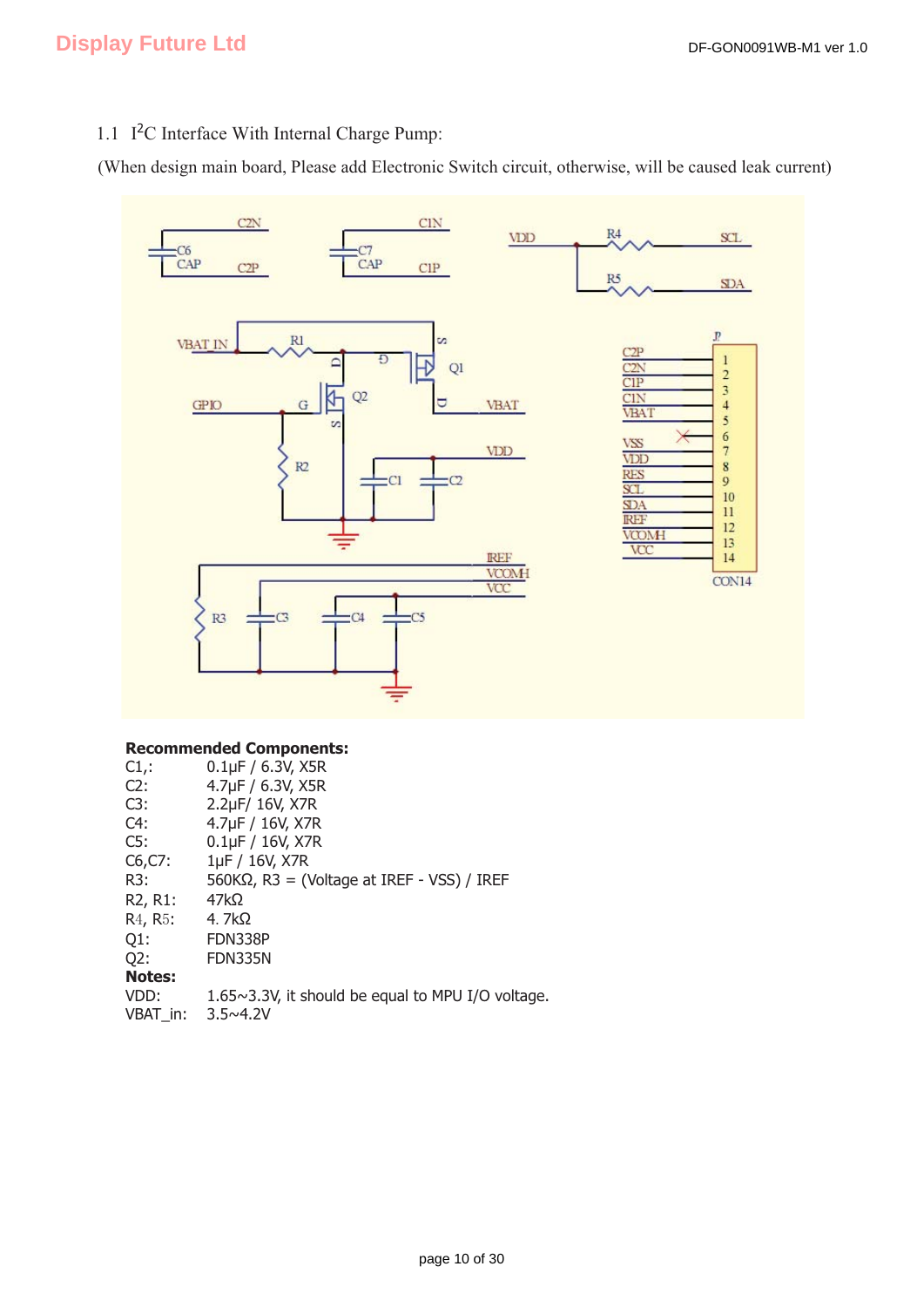### 1.2 I<sup>2</sup>C Interface With External VCC

(When design main board, Please add Electronic Switch circuit, otherwise, will be caused leak current)



#### **Recommended Components:**

| $C1$ .:                           | $0.1\mu F / 6.3V$ , X5R                                   |
|-----------------------------------|-----------------------------------------------------------|
| C2:                               | 4.7µF / 6.3V, X5R                                         |
| C3:                               | 2.2µF/ 16V, X7R                                           |
| C4:                               | 4.7µF / 16V, X7R                                          |
| C5:                               | $0.1\mu F / 16V$ , X7R                                    |
| R3:                               | $560K\Omega$ , R3 = (Voltage at IREF - VSS) / IREF        |
| R <sub>2</sub> , R <sub>1</sub> : | $47k\Omega$                                               |
| R <sub>4</sub> , R <sub>5</sub> : | 4. $7k\Omega$                                             |
| $Q1$ :                            | FDN338P                                                   |
| Q2:                               | FDN335N                                                   |
| <b>Notes:</b>                     |                                                           |
| VDD:                              | $1.65 \sim 3.3$ V, it should be equal to MPU I/O voltage. |
| VCC in:                           | $7 \sim 7.5 V$                                            |
|                                   |                                                           |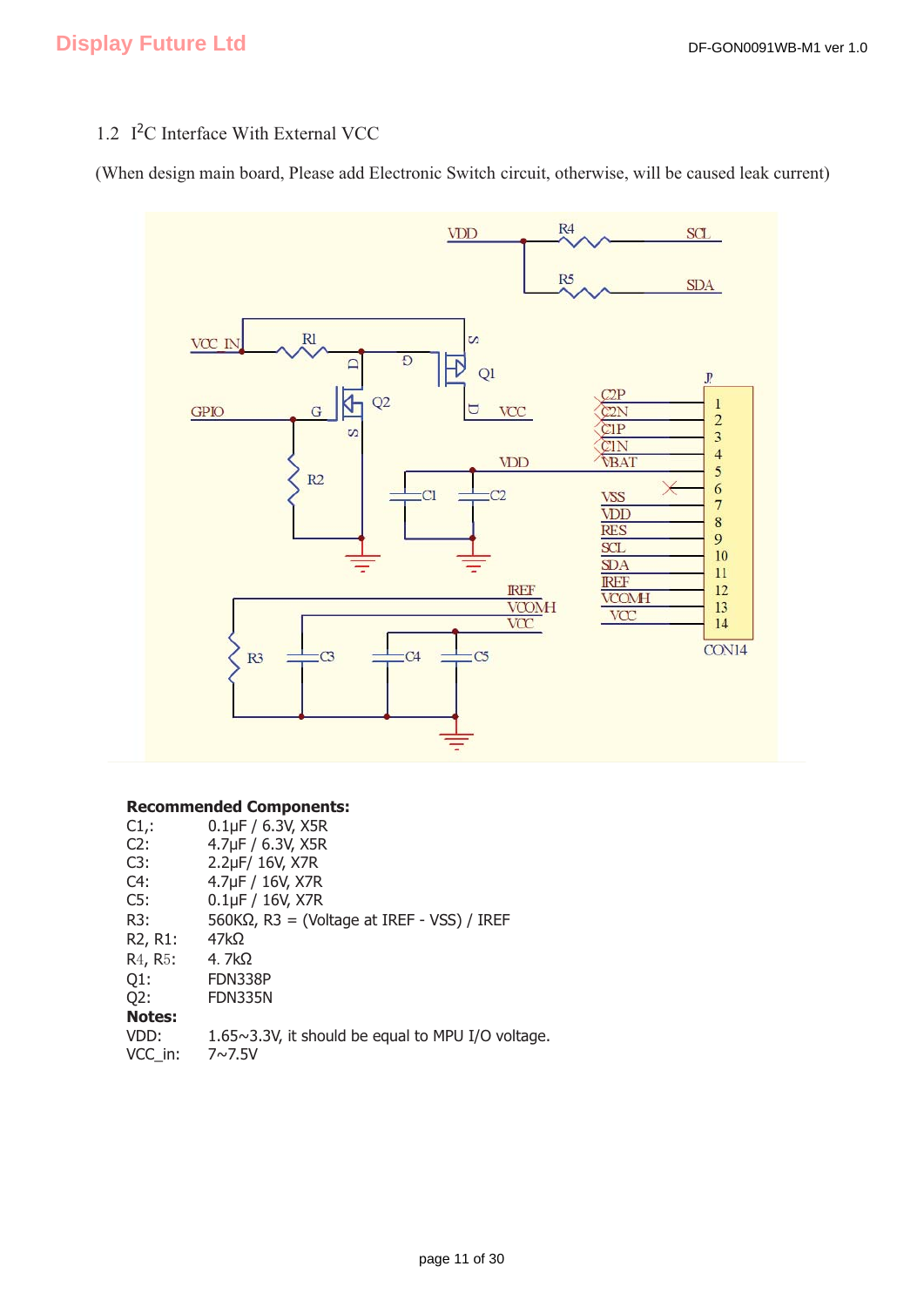### **TIMING OF POWER SUPPLY**

### **1. Commands**

Refer to the Technical Manual for the SSD1306

#### **2. Power down and Power up Sequence**

To protect OEL panel and extend the panel life time, the driver IC power up/down routine should include a delay period between high voltage and low voltage power sources during turn on/off. It gives the OEL panel enough time to complete the action of charge and discharge before/after the operation.

- 2.1 Power up Sequence:
	- 1. Power up  $V_{DD}$
	- 2. Send Display off command
	- 3. Initialization
	- 4. Clear Screen
	- 5. Power up  $V_{CC}/V_{BAT}$ 6. Delay 100ms
	- (When  $V_{CC}$  is stable) 7. Send Display on command
- 2.2 Power down Sequence:
	- 1. Send Display off command
	- 2. Power down  $V_{CC}/V_{BAT}$ 3. Delay 100ms (When  $V_{CC}/V_{BAT}$  is reach 0 and panel is completely discharges) 4. Power down  $V_{DD}$



Note 13:

- 1) Since an ESD protection circuit is connected between  $V_{DD}$  and  $V_{CC}$  inside the driver IC,  $V_{CC}$ becomes lower than  $V_{DD}$  whenever  $V_{DD}$  is ON and V<sub>CC</sub> is OFF.
- 2)  $V_{\text{CC}}/V_{\text{BAT}}$  should be kept float (disable) when it is OFF.
- 3) Power Pins ( $V_{DD}$ ,  $V_{CC}$ ,  $V_{BAT}$ ) can never be pulled to ground under any circumstance.
- 4)  $V_{DD}$  should not be power down before  $V_{CC}$  /  $V_{BAT}$  power down.

### **3. Reset Circuit**

When RES# input is low, the chip is initialized with the following status:

- 1. Display is OFF
- 2.  $128\times32$  Display Mode
- 3. Normal segment and display data column and row address mapping (SEG0 mapped to column address 00h and COM0 mapped to row address 00h)
- 4. Shift register data clear in serial interface
- 5. Display start line is set at display RAM address 0
- 6. Column address counter is set at 0
- 7. Normal scan direction of the COM outputs
- 8. Contrast control register is set at 7Fh
- 9. Normal display mode (Equivalent to A4h command)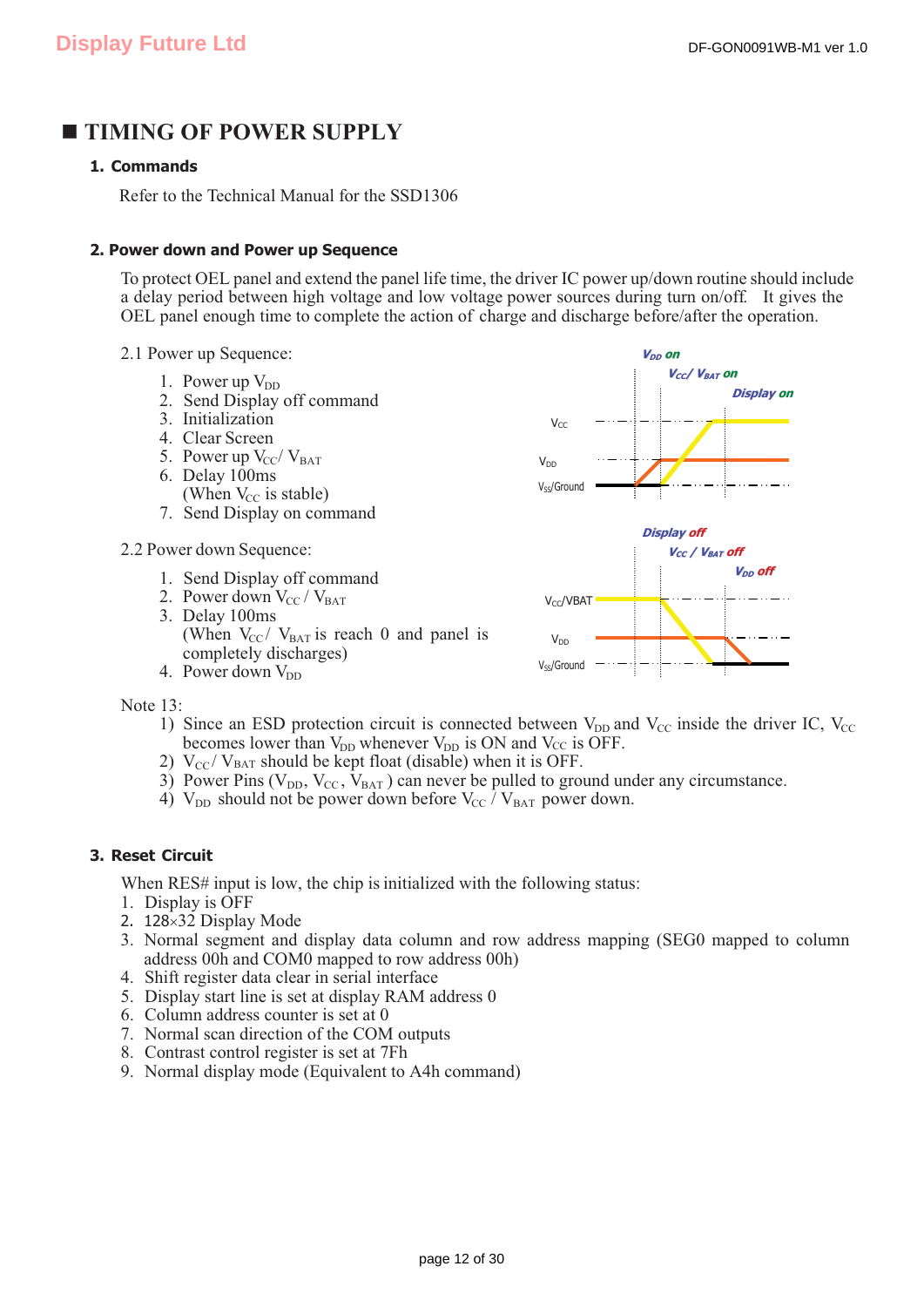### **4. Actual Application Example**

Command usage and explanation of an actual example

- 4.1  $V_{CC}$  Supplied Externally
	- <Power up Sequence>



If the noise is accidentally occurred at the displaying window during the operation, please reset the display in order to recover the display function.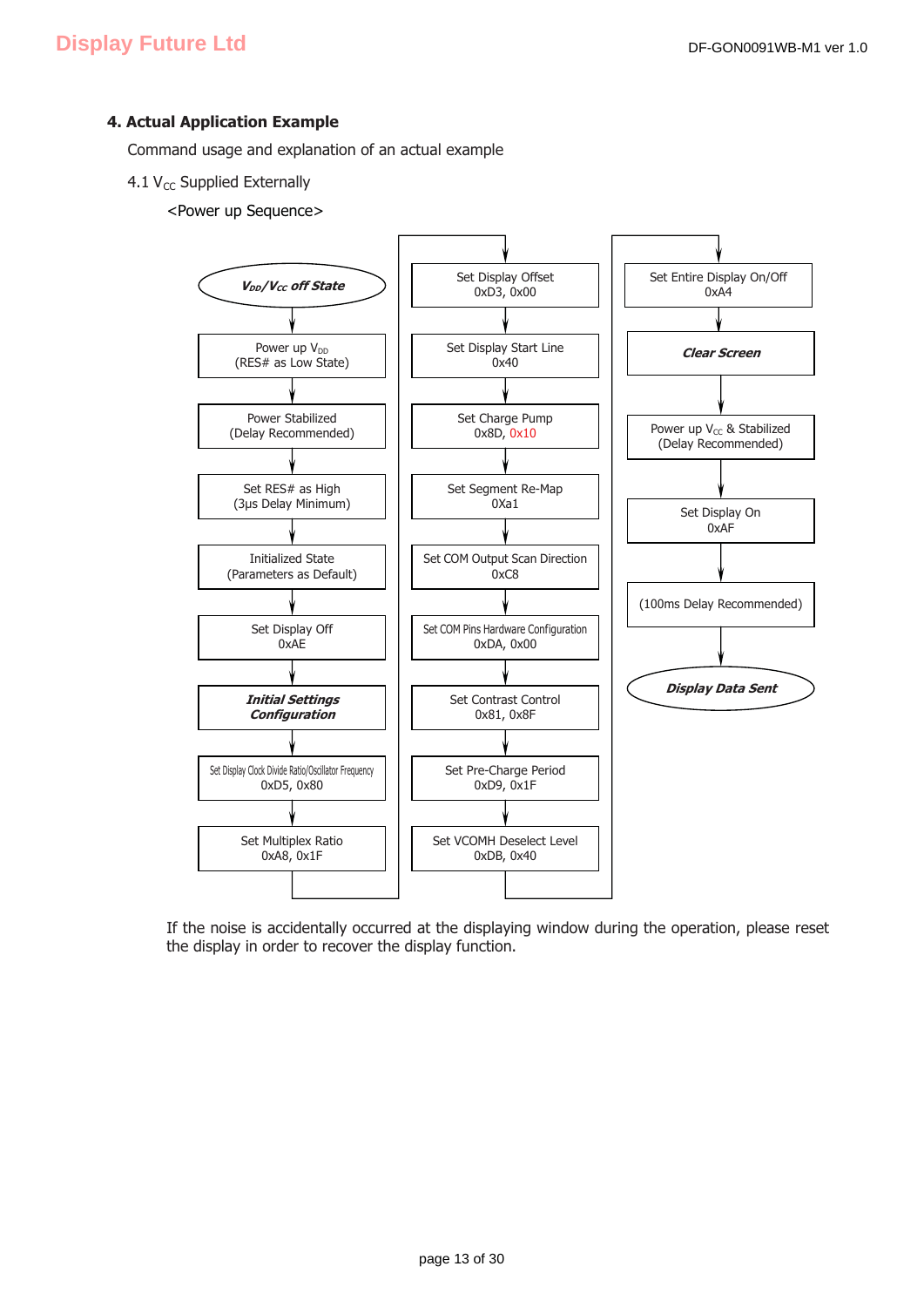{

#### <Power down Sequence>

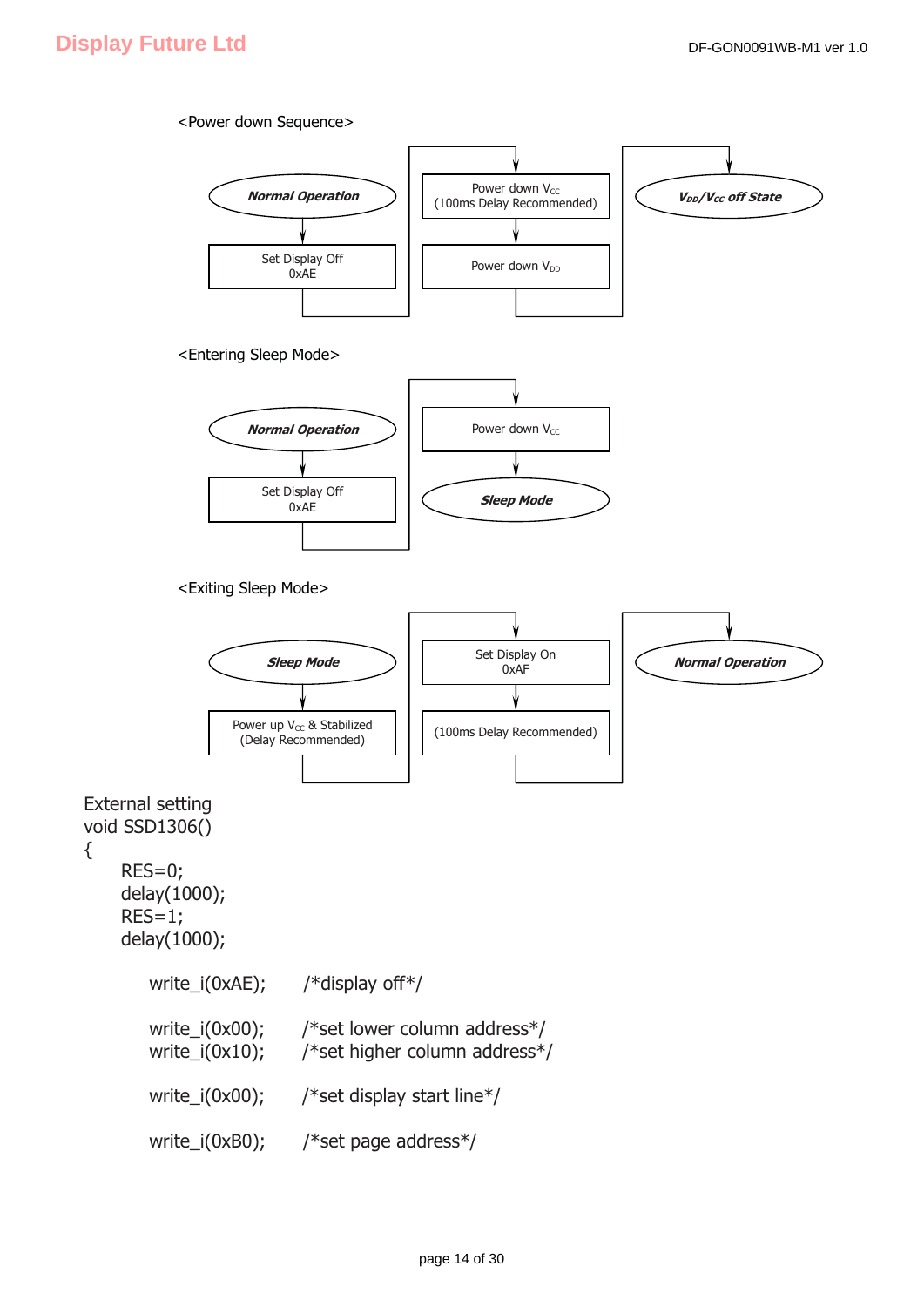}

{

```
 write_i(0x81); /*contract control*/ 
        write_i(0x8f); /*128*/ 
        write_i(0xA1); /*set segment remap*/ 
        write_i(0xA6); /*normal / reverse*/ 
       write i(0xA8); /*multiplex ratio*/
       write_i(0x1F); /* duty = 1/32*/ write_i(0xC8); /*Com scan direction*/ 
        write_i(0xD3); /*set display offset*/ 
        write_i(0x00); 
        write_i(0xD5); /*set osc division*/ 
        write_i(0x80); 
        write_i(0xD9); /*set pre-charge period*/ 
        write_i(0x1f); 
        write_i(0xDA); /*set COM pins*/ 
        write_i(0x00); 
        write_i(0xdb); /*set vcomh*/ 
        write_i(0x40); 
        write_i(0x8d); /*set charge pump enable*/ 
       write_i(0x10);
        write_i(0xAF); /*display ON*/ 
void write_w(unsigned char dat) 
    unsigned char m,da; 
    unsigned char j; 
    da=dat; 
   for(j=0,j<8,j++) { 
      m=da; 
     SCL=0; m=m&0x80; 
     if(m == 0x80) { 
           SDA=1;
         } 
      else 
         {
```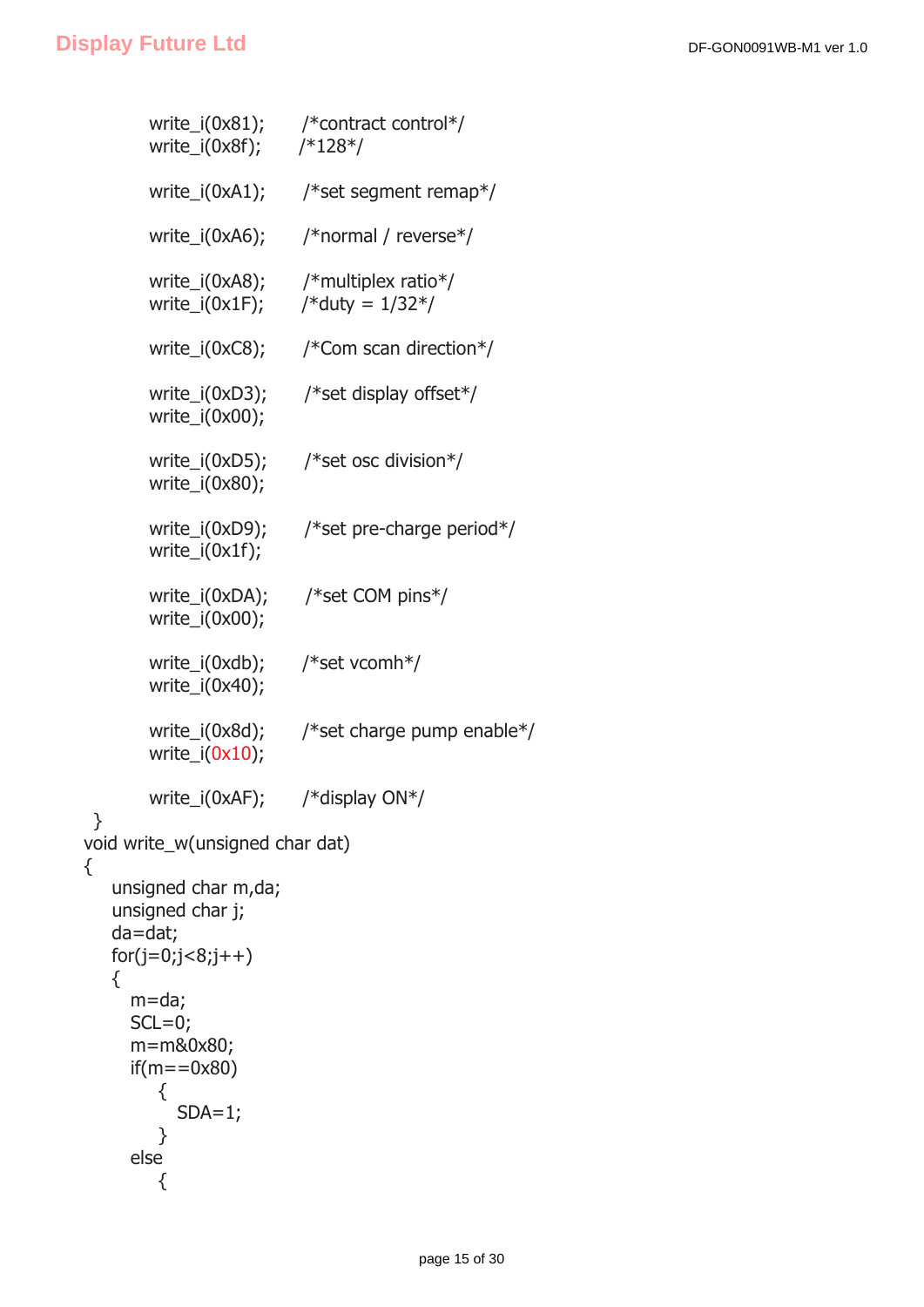```
 SDA=0; 
          } 
      da=da < 1;SCL=1; } 
    SCL=0;SCL=1;} 
void write_i(unsigned char ins) 
\{ start();
    write_w(0x78); 
    write_w(0x00); 
    write_w(ins); 
    stop(); 
} 
void write_d(unsigned char dat) 
{ 
    start(); 
    write_w(0x78); 
    write_w(0x40); 
    write_w(dat); 
    stop(); 
} 
  void start() 
{ 
  SCL=1;SDA=1; SDA=0; 
  SCL=0;} 
void stop() 
{ 
  SCL=0; SDA=0; 
  SDA=1;SCL=1;} 
void delay(unsigned int t) 
{ 
       while(t>0) 
         { 
             t--; 
         } 
}
```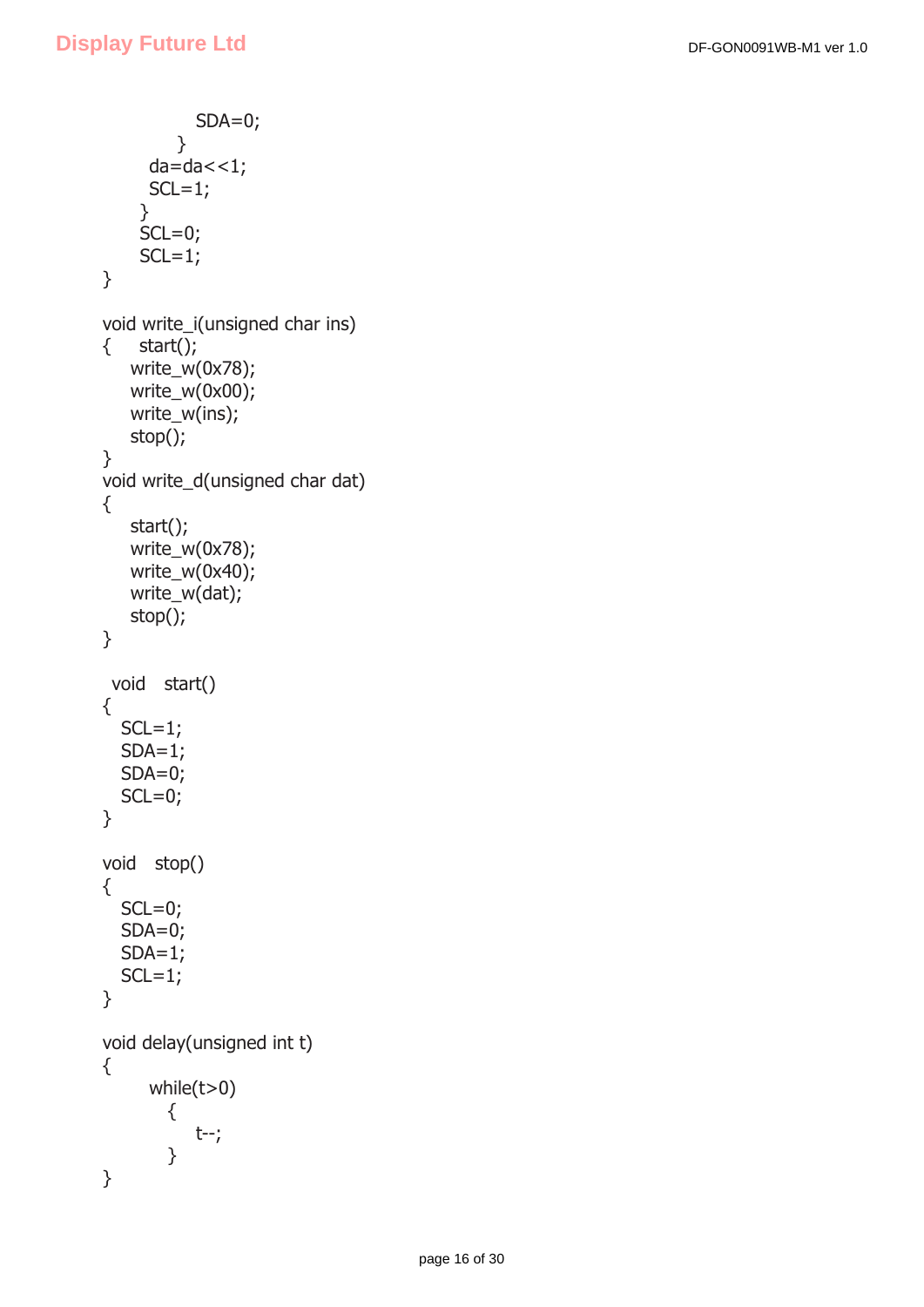4.2  $V_{CC}$  Generated by Internal DC/DC Circuit

<Power up Sequence>



If the noise is accidentally occurred at the displaying window during the operation, please reset the display in order to recover the display function.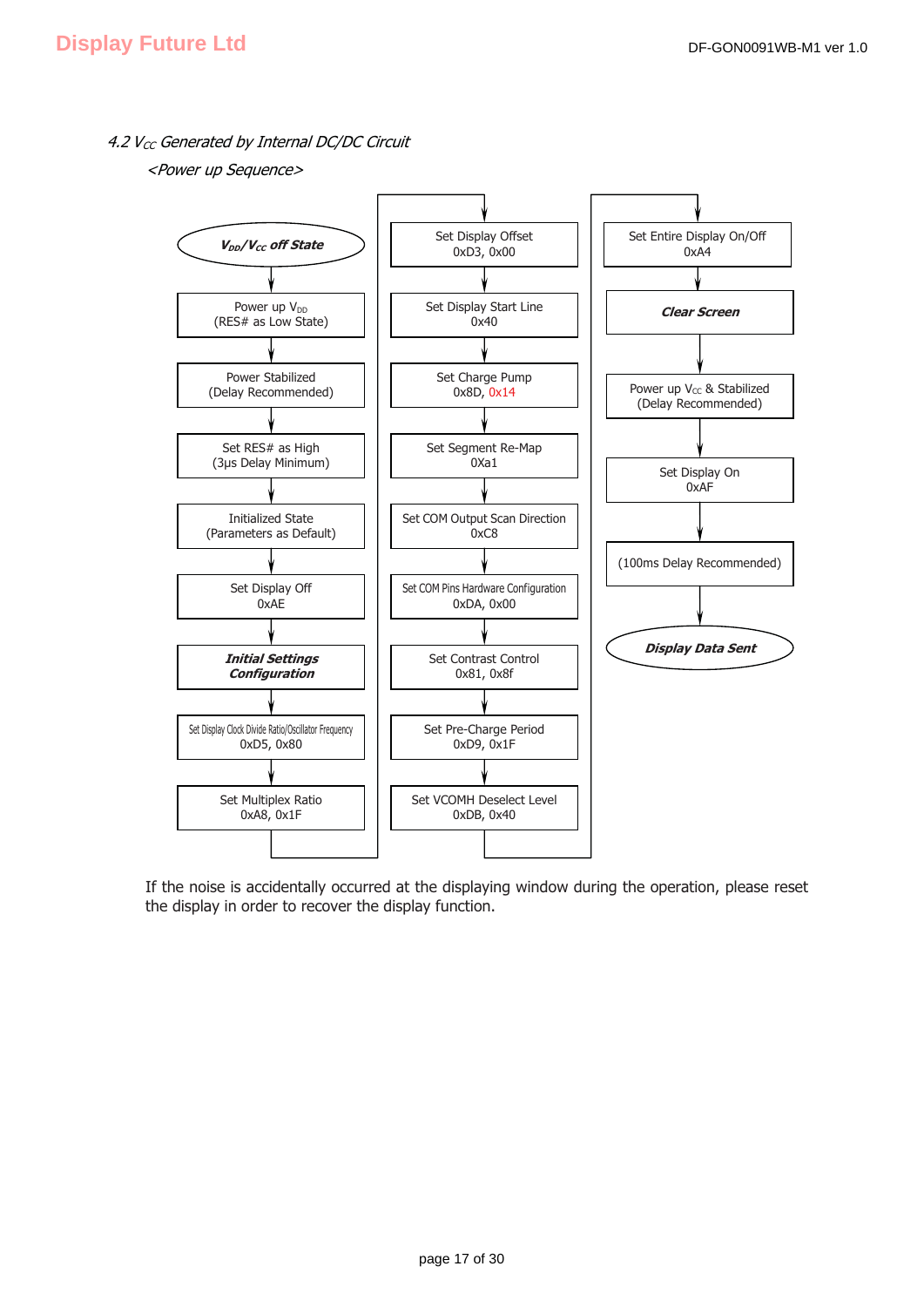#### <Power down Sequence>



```
<Entering Sleep Mode>
```


<Exiting Sleep Mode>



Internal setting (Charge pump) void SSD1306()

```
{
```
 RES=0; delay(1000); RES=1; delay(1000); write\_i(0xAE); /\*display off\*/ write\_i(0x00); /\*set lower column address\*/ write\_i(0x10); /\*set higher column address\*/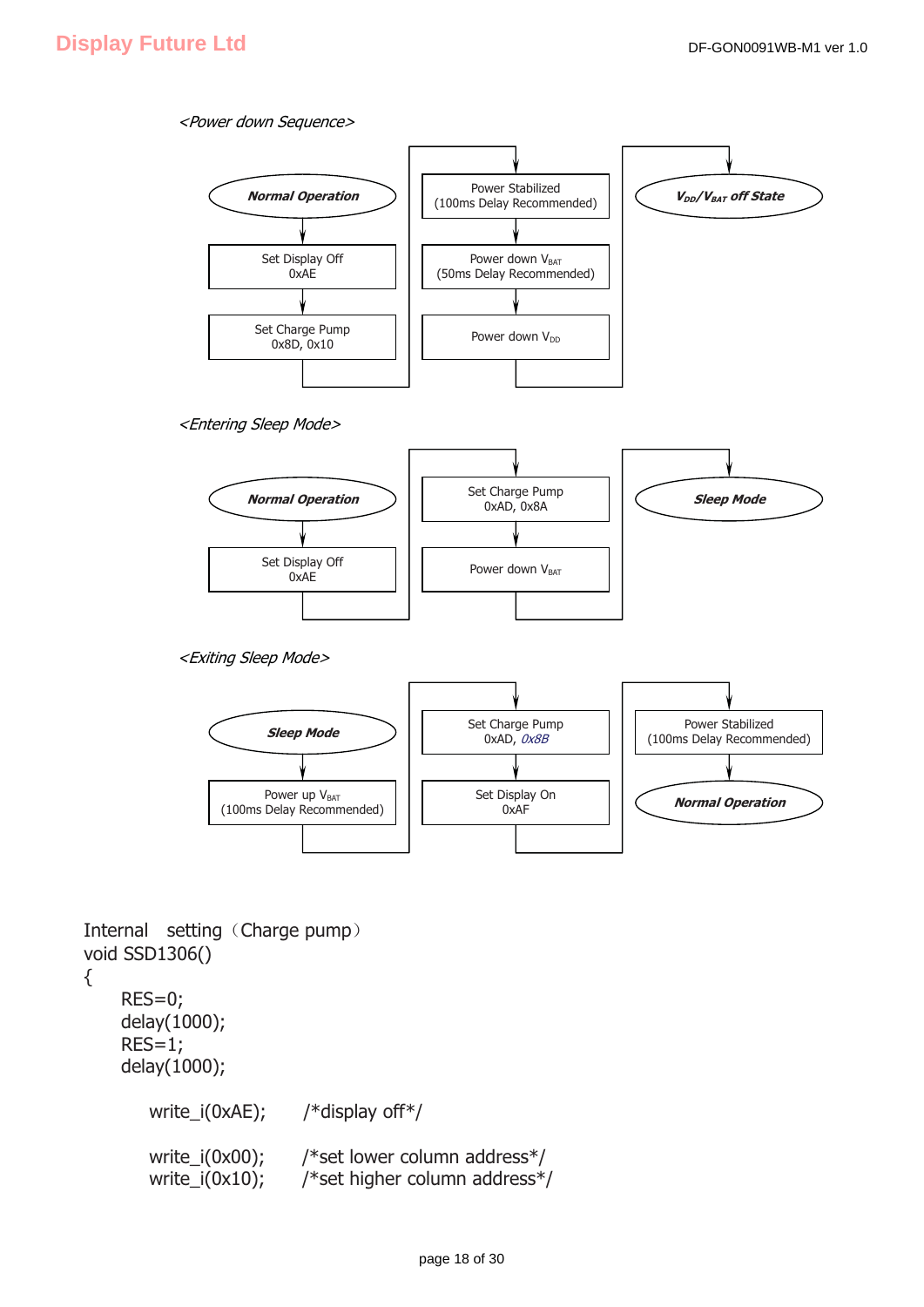}

{

{

```
write i(0x00); /*set display start line*/
        write_i(0xB0); /*set page address*/ 
        write_i(0x81); /*contract control*/ 
        write_i(0x8f); /*128*/ 
        write_i(0xA1); /*set segment remap*/ 
        write_i(0xA6); /*normal / reverse*/ 
        write_i(0xA8); /*multiplex ratio*/ 
       write_i(0x1F); /* duty = 1/32*/ write_i(0xC8); /*Com scan direction*/ 
       write_i(0xD3); /*set display offset*/
        write_i(0x00); 
       write i(0xD5); /*set osc division*/
        write_i(0x80); 
       write i(0xD9); /*set pre-charge period*/
        write_i(0x1f); 
       write i(0xDA); /*set COM pins*/
        write_i(0x00); 
        write_i(0xdb); /*set vcomh*/ 
        write_i(0x40); 
        write_i(0x8d); /*set charge pump enable*/ 
       write_i(0x14);
        write_i(0xAF); /*display ON*/ 
void write_w(unsigned char dat) 
    unsigned char m,da; 
    unsigned char j; 
    da=dat; 
   for(i=0; i<8; i++) m=da; 
     SCL=0; m=m&0x80; 
     if(m = 0x80)
```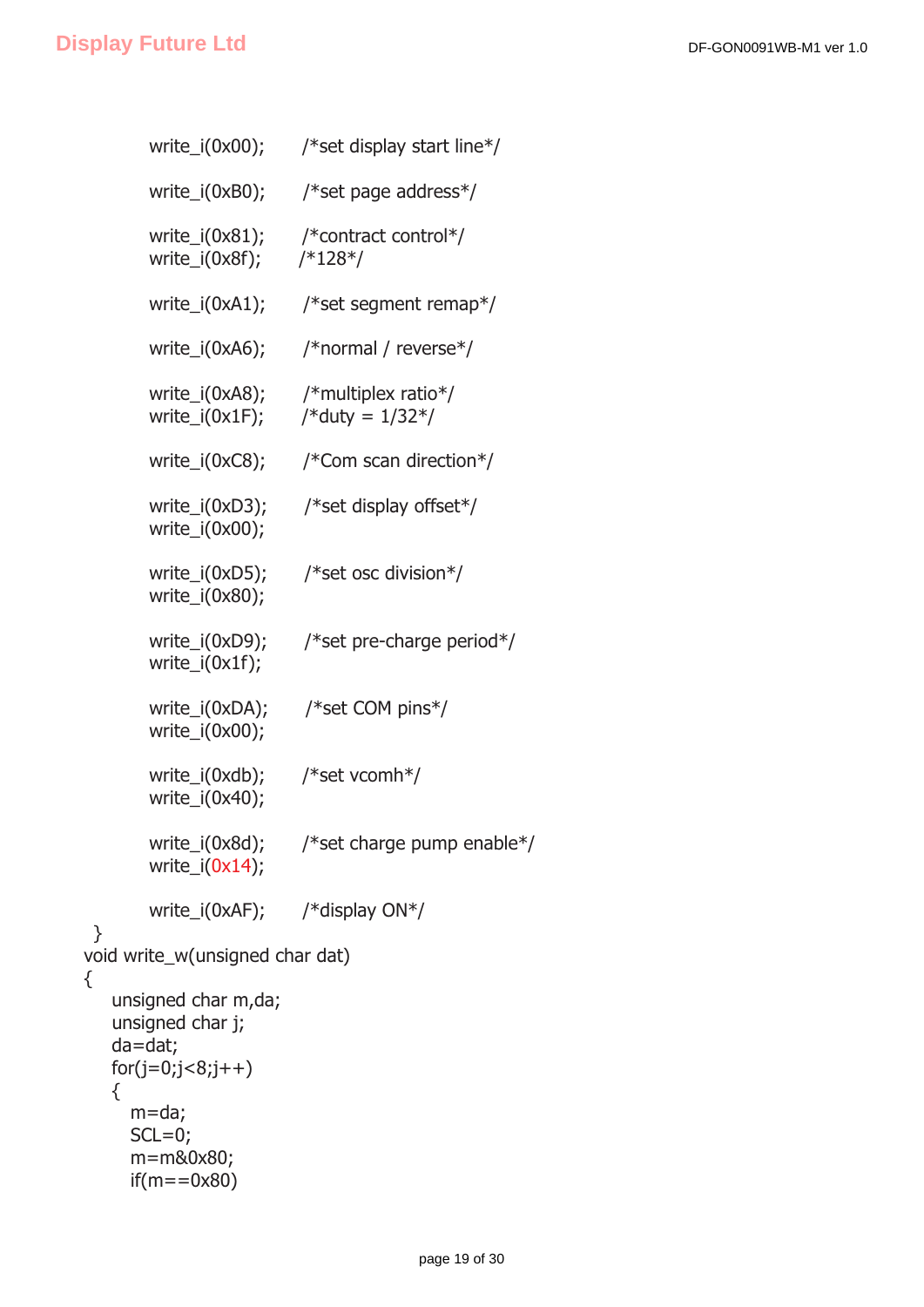```
 { 
            SDA=1;
          } 
      else 
          { 
            SDA=0; } 
      da=da < 1;SCL=1; } 
    SCL=0;SCL=1;} 
void write_i(unsigned char ins) 
{ 
    start(); 
    write_w(0x78); 
    write_w(0x00); 
    write_w(ins); 
    stop(); 
} 
void write_d(unsigned char dat) 
{ 
    start(); 
    write_w(0x78); 
    write_w(0x40); 
    write_w(dat); 
    stop(); 
} 
  void start() 
{ 
  SCL=1; SDA=1; 
  SDA=0;SCL=0;} 
void stop() 
{ 
  SCL=0;SDA=0;SDA=1;
  SCL=1;}
```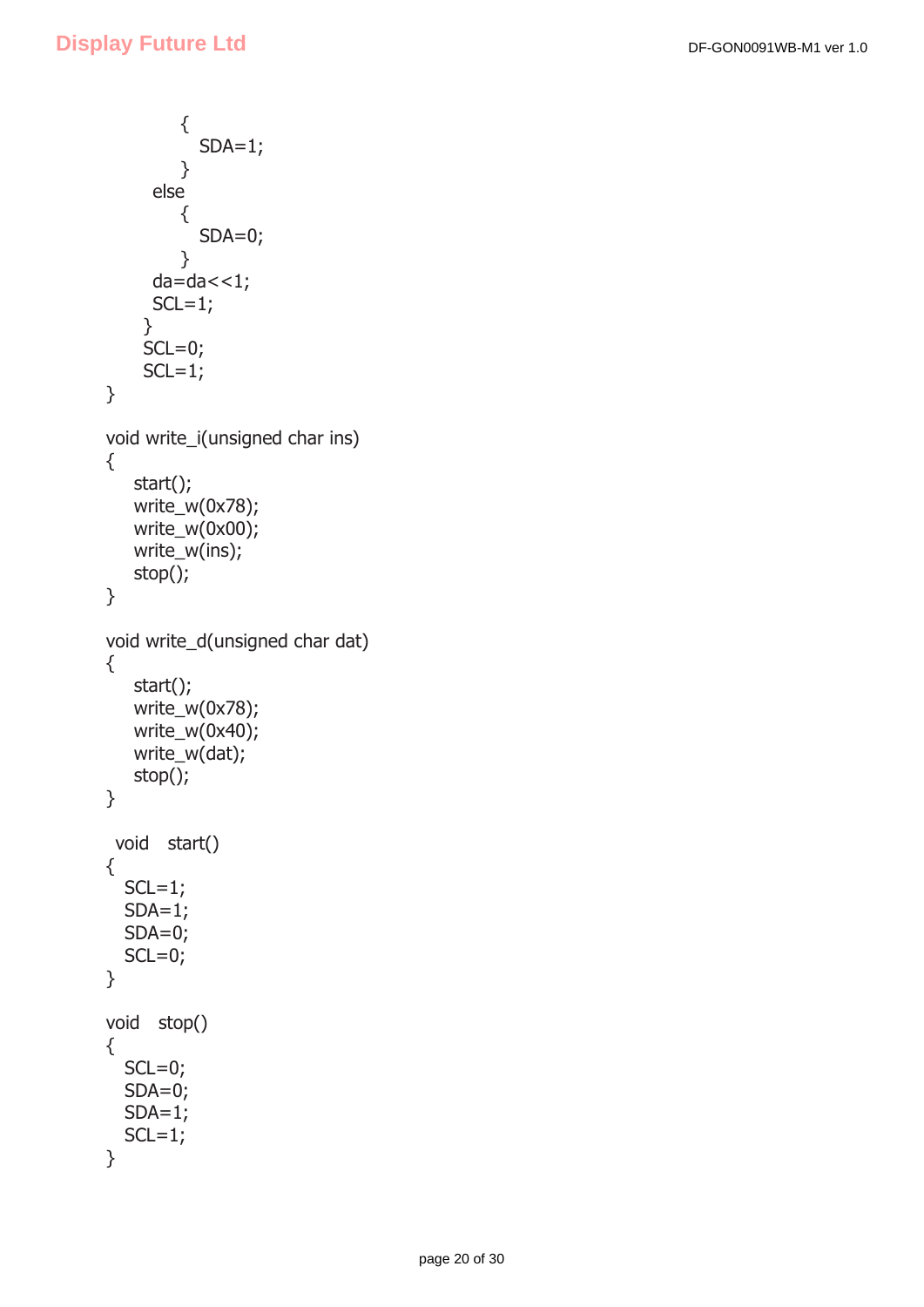```
void delay(unsigned int t) 
{ 
        while(t>0) 
          { 
              t--; 
          } 
}
```
## ■ **ELECTRO-OPTICAL CHARACTERISTICS** (Ta=25℃)

| <b>Items</b>                                           | <b>Symbol</b> | Min.              | Typ.                     | Max. | Unit            | <b>Remark</b>  |          |
|--------------------------------------------------------|---------------|-------------------|--------------------------|------|-----------------|----------------|----------|
| <b>Brightness</b><br>(Vcc supplied externally)         | Lbr           | 120               | Ξ.                       |      | $\text{cd/m}^2$ | White          |          |
| <b>Brightness</b><br>(Vcc generated by internal DC/DC) | Lbr           | 120               | 150                      |      | cd/ $m2$        | White          |          |
| Color Coordinate                                       | White         | CIE x             | 0.25                     | 0.29 | 0.33            | <b>CIE1931</b> | Darkroom |
|                                                        |               | $CIE$ y           | 0.27                     | 0.31 | 0.35            |                |          |
| Contrast Ratio*                                        | Cr            |                   | 2000:1                   |      |                 | Darkroom       |          |
| Viewing Angle Uniformity                               |               | $\wedge$ $\theta$ | $\overline{\phantom{0}}$ | Free |                 | Degree         |          |

\* Optical measurement taken at  $V_{DD} = 2.8V$ , Vcc= 7.25V. Note : Brightness (L<sub>br</sub>) is subject to the change of the panel characteristics and the customer' s request.

Software configuration follows Actual Application Example .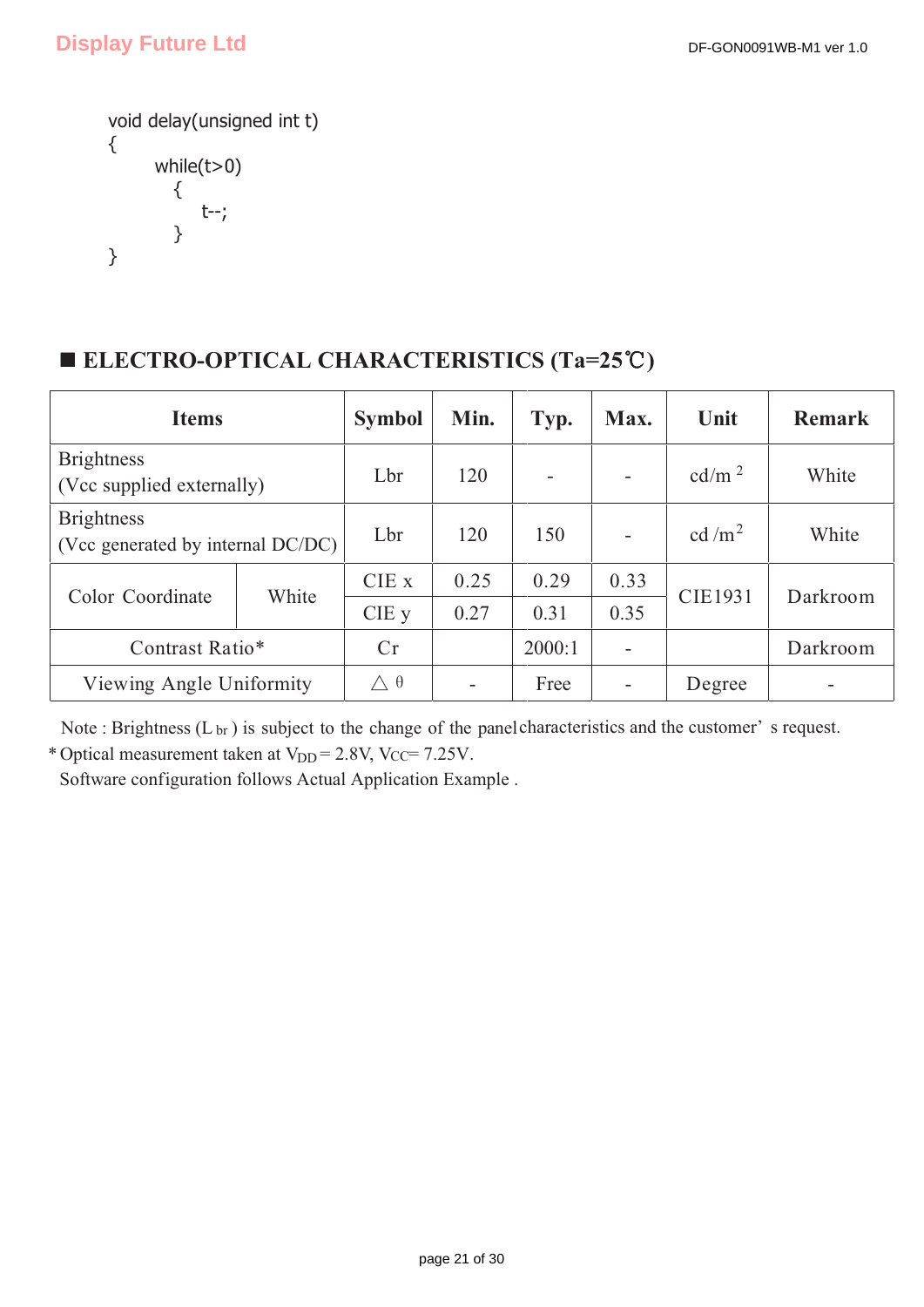## $\blacksquare$  **INTERFACE PIN CONNECTIONS**

### **1. Pin Definition**

| <b>Pin Number</b>      | <b>Symbol</b>          | I/O          | <b>Function</b>                                                                                                                                                                                                                                                                             |  |  |
|------------------------|------------------------|--------------|---------------------------------------------------------------------------------------------------------------------------------------------------------------------------------------------------------------------------------------------------------------------------------------------|--|--|
| <b>Power Supply</b>    |                        |              |                                                                                                                                                                                                                                                                                             |  |  |
| 8                      | <b>VDD</b>             | P            | <b>Power Supply for Logic</b><br>This is a voltage supply pin. It must be connected to external source.                                                                                                                                                                                     |  |  |
| 7                      | <b>VSS</b>             | P            | <b>Ground of Logic Circuit</b><br>This is a ground pin. It acts as a reference for the logic pins. It must be<br>connected to external ground.                                                                                                                                              |  |  |
| 14                     | <b>VCC</b>             | P            | <b>Power Supply for OEL Panel</b><br>This is the most positive voltage supply pin of the chip. A stabilization capacitor<br>should be connected between this pin and V <sub>SS</sub> when the converter is used. It<br>must be connected to external source when the converter is not used. |  |  |
| <b>Driver</b>          |                        |              |                                                                                                                                                                                                                                                                                             |  |  |
| 12                     | <b>IREF</b>            | $\mathbf{I}$ | <b>Current Reference for Brightness Adjustment</b><br>This pin is segment current reference pin. A resistor should be connected<br>between this pin and $V_{SS}$ . Set the current at 12.5 $\mu$ A maximum.                                                                                 |  |  |
| 13                     | <b>VCOMH</b>           | $\Omega$     | <b>Voltage Output High Level for COM Signal</b><br>This pin is the input pin for the voltage output high level for COM signals. A<br>capacitor should be connected between this pin and V <sub>ss</sub> .                                                                                   |  |  |
| <b>DC/DC Converter</b> |                        |              |                                                                                                                                                                                                                                                                                             |  |  |
| 5                      | <b>VBAT</b>            | P            | <b>Power Supply for DC/DC Converter Circuit</b><br>This is the power supply pin for the internal buffer of the DC/DC voltage converter.<br>It must be connected to external source when the converter is used. It should be<br>connected to $V_{DD}$ when the converter is not used.        |  |  |
| 3/4<br>1/2             | C1P / C1N<br>C2P / C2N | $\mathbf I$  | <b>Positive Terminal of the Flying Inverting Capacitor</b><br><b>Negative Terminal of the Flying Boost Capacitor</b><br>The charge-pump capacitors are required between the terminals. They must be<br>floated when the converter is not used.                                              |  |  |
| <b>Interface</b>       |                        |              |                                                                                                                                                                                                                                                                                             |  |  |
| 9                      | RES#                   | $\mathbf{I}$ | <b>Power Reset for Controller and Driver</b><br>This pin is reset signal input. When the pin is low, initialization of the chip is<br>executed. Keep this pin pull high during normal operation.                                                                                            |  |  |

### **2. Pin Definition (Continued)**

| <b>Pin Number</b>            | <b>Symbol</b> | I/O | <b>Function</b>                                                                                                                                                                                      |  |  |
|------------------------------|---------------|-----|------------------------------------------------------------------------------------------------------------------------------------------------------------------------------------------------------|--|--|
| <b>Interface (Continued)</b> |               |     |                                                                                                                                                                                                      |  |  |
| 10                           | <b>SCL</b>    |     | <b>IIC Bus Clock Signal</b><br>The transmission if information in the I2C bus is following a clock sigmal. Each<br>transmission of data bit is taken place during a single clock period of this pin. |  |  |
| 11                           | <b>SDA</b>    | I/O | <b>I2C Bus Data Signal</b><br>This pin acts as a communication channel between the transmitter and the<br>receiver.                                                                                  |  |  |
| Reserve                      |               |     |                                                                                                                                                                                                      |  |  |
| 6                            | VBREF         |     | <b>NC</b>                                                                                                                                                                                            |  |  |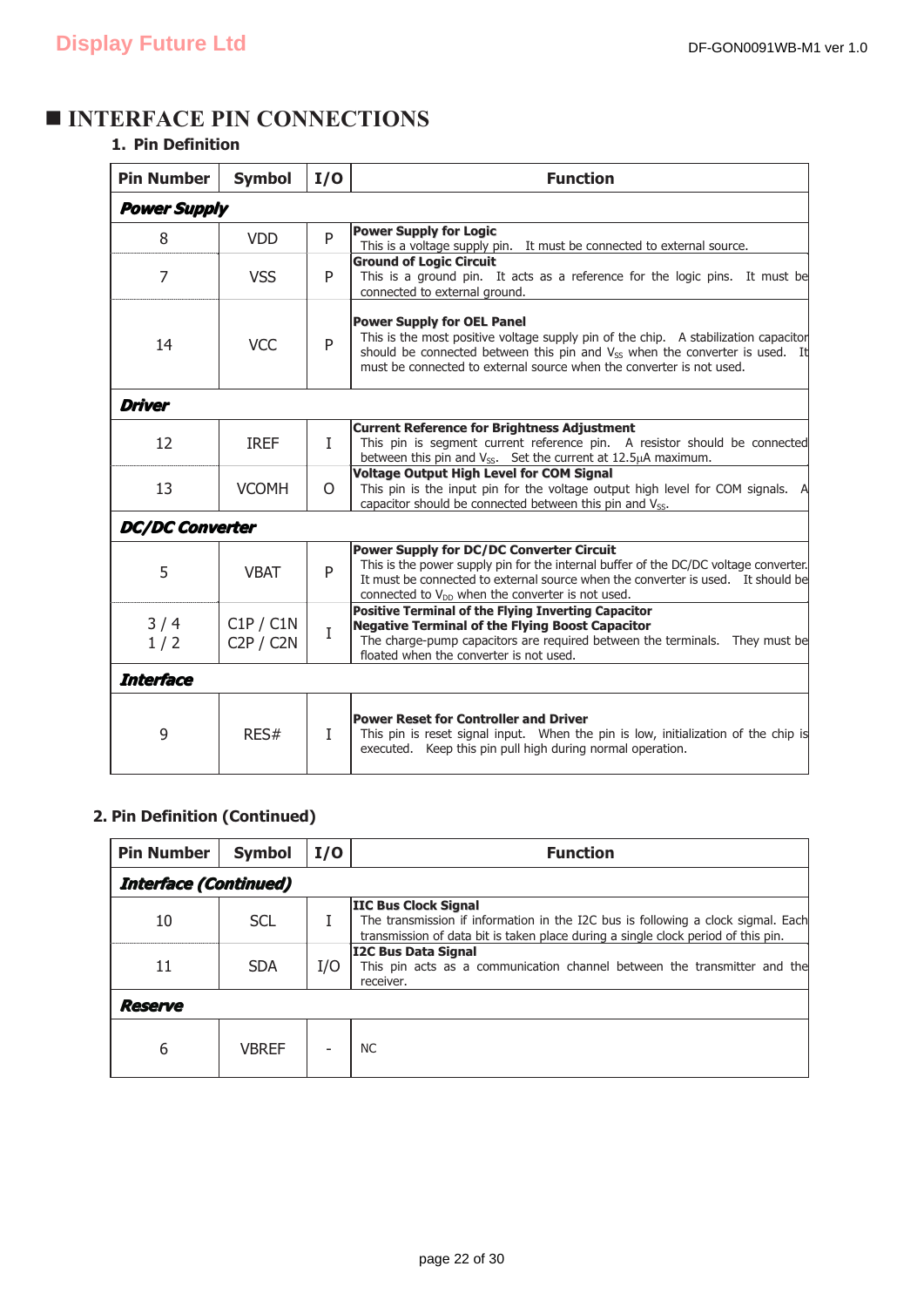## **EXECUTE RELIABILITY TESTS**

| Item                                                                                                         |                                                             | Condition                                                                                            | Criterion                                                                                              |  |  |
|--------------------------------------------------------------------------------------------------------------|-------------------------------------------------------------|------------------------------------------------------------------------------------------------------|--------------------------------------------------------------------------------------------------------|--|--|
| <b>High Temperature Storage</b><br>(HTS)                                                                     |                                                             | $85 \pm 2^{\circ}$ C, 240 hours                                                                      | 1. After testing, the<br>function test is ok.<br>2. After testing, no<br>addition to the defect.       |  |  |
| <b>High Temperature Operating</b><br>(HTO)                                                                   |                                                             | $85 \pm 2^{\circ}$ C, 240 hours                                                                      | 3. After testing, the<br>change of luminance<br>should be within $+/-$<br>50% of initial value.        |  |  |
| Low Temperature Storage<br>(LTS)                                                                             |                                                             | $-40\pm2\degree$ C, 240 hours                                                                        | 4. After testing, the<br>change for the mono<br>and area color must be<br>within $(+/-0.02, +/-)$      |  |  |
| Low Temperature Operating<br>(LTO)                                                                           |                                                             | -40 $\pm$ 2 $\degree$ C, 240 hours                                                                   | 0.02) and for the full<br>color it must be within<br>$(+/-0.04, +/-0.04)$ of<br>initial value based on |  |  |
| High Temperature / High Humidity<br>Storage<br>(HTHHS)                                                       |                                                             | 60±3°C, 90%±3%RH, 120<br>hours                                                                       | 1931 CIE coordinates.<br>5. After testing, the<br>change of total current<br>consumption should be     |  |  |
| Thermal Shock (Non-operation)<br>(TS)                                                                        |                                                             | $-40\pm2\degree C \sim 25\degree C \sim 85\pm2\degree C$<br>$(30min)$ $(5min)$ $(30min)$<br>24cycles | within $+/- 50\%$ of<br>initial value.                                                                 |  |  |
| $10 \sim 55 \sim 10$ Hz, amplitu<br>Vibration<br>de 1.5mm, 1 hour for<br>(Packing)<br>each direction x, y, z |                                                             | 1. One box for each test.                                                                            |                                                                                                        |  |  |
| Drop<br>(Packing)                                                                                            | Height : 1 m, each<br>time for 6 sides, 3<br>edges, 1 angle | 2. No addition to the cosmetic and the electrical defects.                                           |                                                                                                        |  |  |

Note: 1) For each reliability test, the sample quantity is 3, and only for one test item.

2) The HTHHS test is requested the Pure Water(Resistance  $>10M\Omega$ ).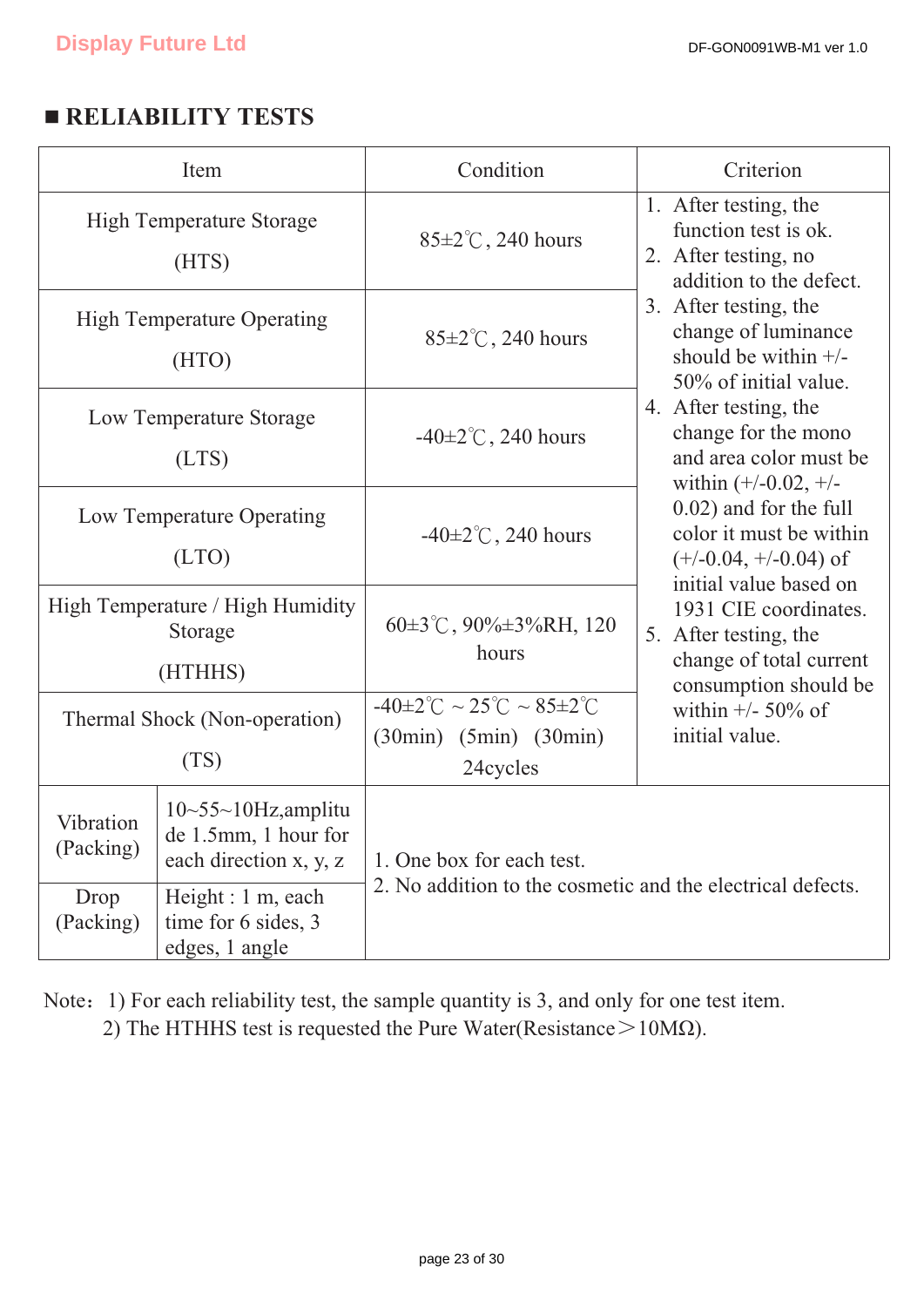## $\blacksquare$  **OUTGOING QUALITY CONTROL SPECIFICATION**

### **1. Environment Required**

Customer's test & measurement are required to be conducted under the following conditions: Temperature:  $23 \pm 5^{\circ}$ C  $\frac{3000}{255 \pm 15\% \text{ RH}}$ <br>Fluorescent Lamp:  $\frac{3000}{255 \pm 15\% \text{ RH}}$ Fluorescent Lamp: Distance between the Panel & Lamp:  $\geq$  50cm

Distance between the Panel & Eyes of the Inspector:  $\geq 30$ cm Finger glove (or finger cover) must be worn by the inspector. Inspection table or jig must be anti-electrostatic.

#### **2. Sampling Plan**

Level II, Normal Inspection, Single Sampling, MIL-STD-105E

#### **3. Criteria & Acceptable Quality Level**

| <b>Partition</b> | AQL  | <b>Definition</b>                       |
|------------------|------|-----------------------------------------|
| Maior            | 0.65 | Defects in Pattern Check (Display On)   |
| Minor            |      | Defects in Cosmetic Check (Display Off) |

#### 3.1 Cosmetic Check (Display Off) in Non-Active Area

| <b>Check Item</b>      | <b>Classification</b> | <b>Criteria</b>                                                         |
|------------------------|-----------------------|-------------------------------------------------------------------------|
| Panel General Chipping | Minor                 | $X > 6$ mm (Along with Edge)<br>$Y > 1$ mm (Perpendicular to edge)<br>Y |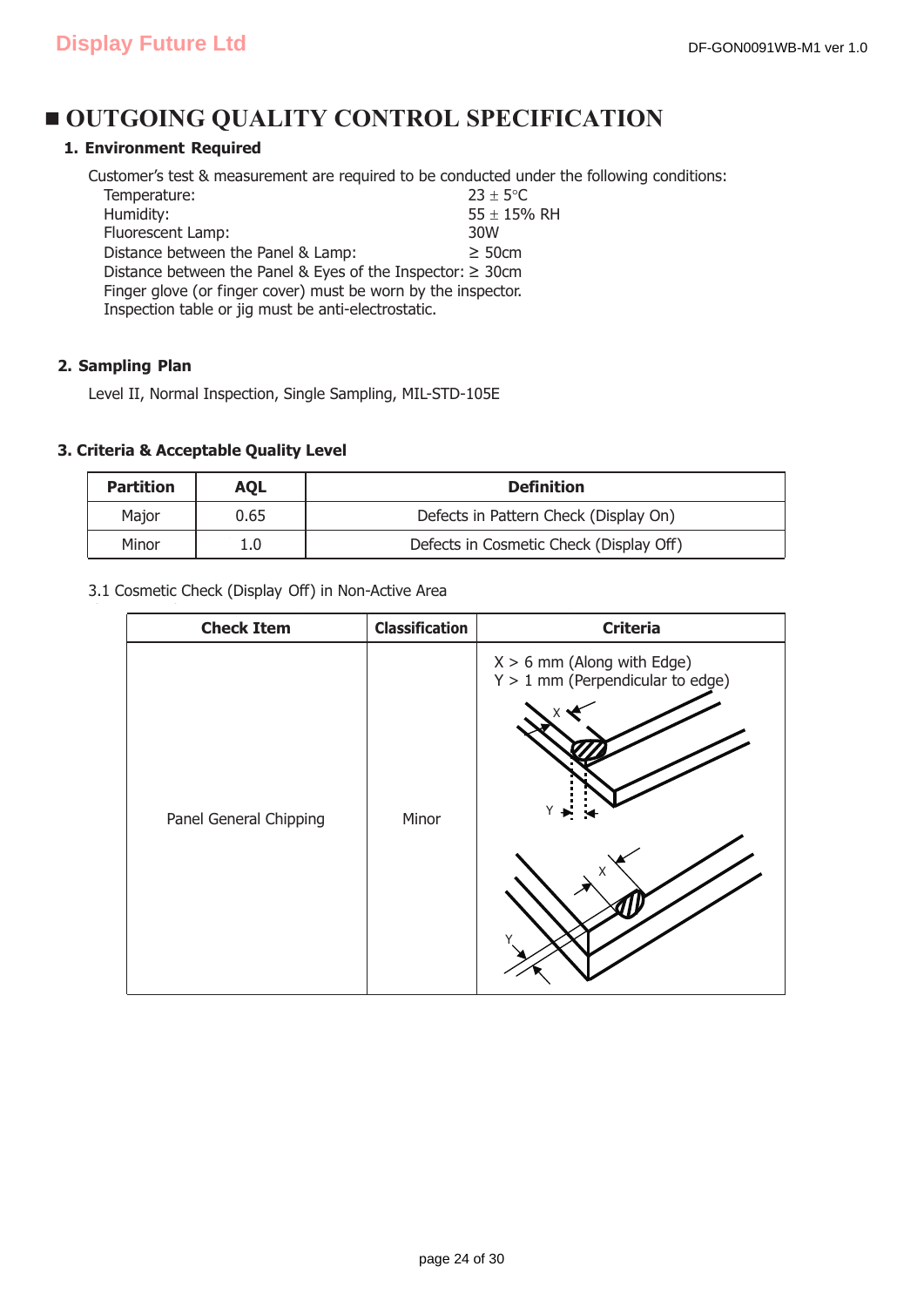3.2 Cosmetic Check (Display Off) in Non-Active Area (Continued)

| <b>Check Item</b>                                                | <b>Classification</b> | <b>Criteria</b>                       |
|------------------------------------------------------------------|-----------------------|---------------------------------------|
| Panel Crack                                                      | Minor                 | Any crack is not allowable.           |
| Copper Exposed<br>(Even Pin or Film)                             | Minor                 | Not Allowable by Naked Eye Inspection |
| Film or Trace Damage                                             | Minor                 |                                       |
| <b>Terminal Lead Prober Mark</b>                                 | Acceptable            |                                       |
| Glue or Contamination on Pin<br>(Couldn't Be Removed by Alcohol) | Minor                 |                                       |
| Ink Marking on Back Side of panel<br>(Exclude on Film)           | Acceptable            | Ignore for Any                        |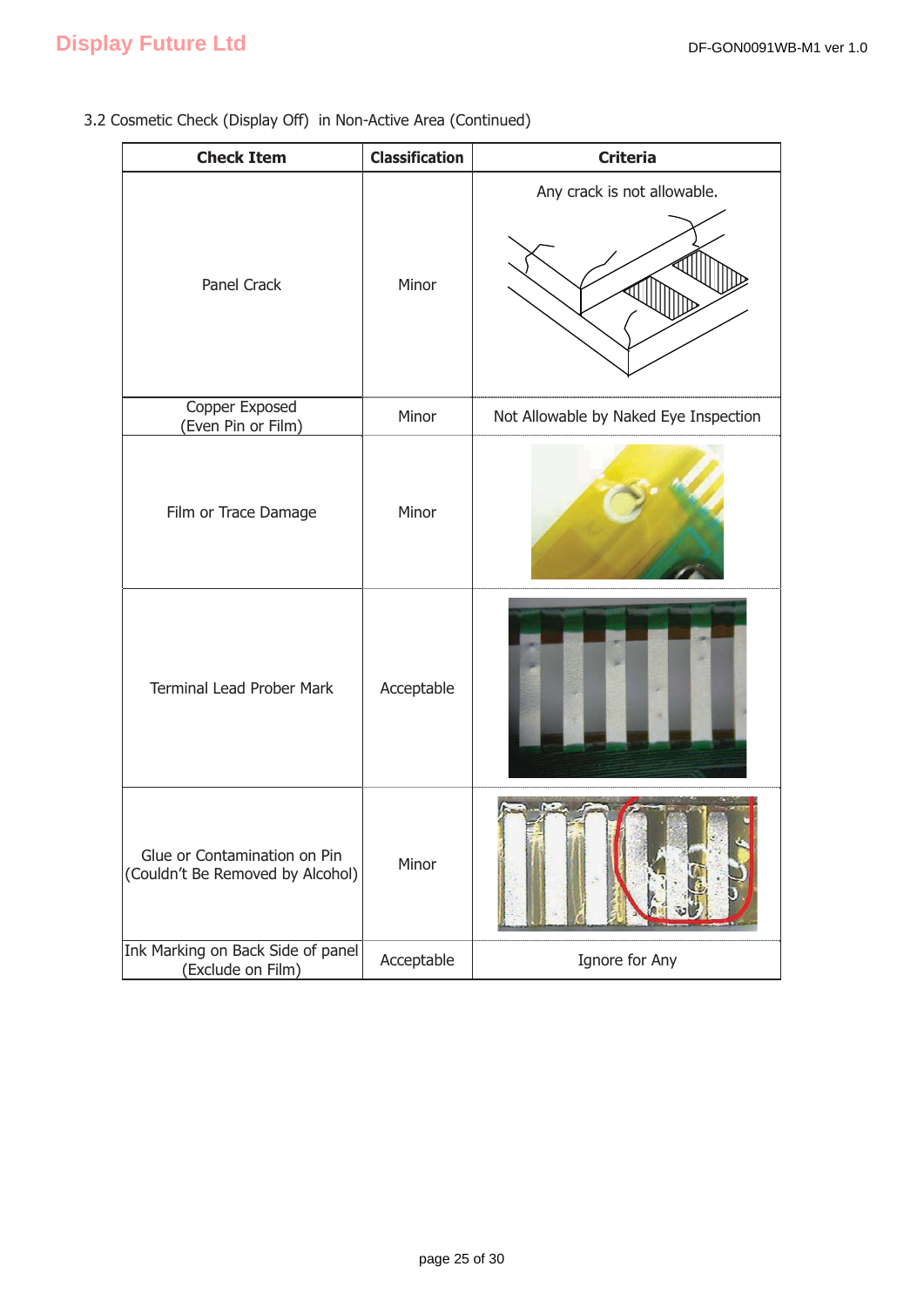### 3.3 Cosmetic Check (Display Off) in Active Area

It is recommended to execute in clear room environment (class 10k) if actual in necessary.

| <b>Check Item</b>                                                | <b>Classification</b> | <b>Criteria</b>                                                                               |
|------------------------------------------------------------------|-----------------------|-----------------------------------------------------------------------------------------------|
| Any Dirt & Scratch on Polarizer's<br>Protective Film             | Acceptable            | Ignore for not Affect the Polarizer                                                           |
| Scratches, Fiber, Line-Shape Defect<br>(On Polarizer)            | Minor                 | $W \leq 0.1$<br>Ignore<br>W > 0.1<br>$L \leq 2$<br>$n \leq 1$<br>L > 2<br>$n = 0$             |
| Dirt, Black Spot, Foreign Material,<br>(On Polarizer)            | Minor                 | $\Phi \leq 0.1$<br>Ignore<br>$n \leq 1$<br>$0.1 < \Phi \leq 0.25$<br>$0.25 < \Phi$<br>$n = 0$ |
| Dent, Bubbles, White spot<br>(Any Transparent Spot on Polarizer) | Minor                 | $\Phi \leq 0.5$<br>$\rightarrow$ Ignore if no Influence on Display<br>$0.5 < \Phi$<br>$n = 0$ |
| Fingerprint, Flow Mark<br>(On Polarizer)                         | Minor                 | Not Allowable                                                                                 |

\* Protective film should not be tear off when cosmetic check.

\*\* Definition of W & L &  $\Phi$  (Unit: mm):  $\Phi = (a + b) / 2$ 



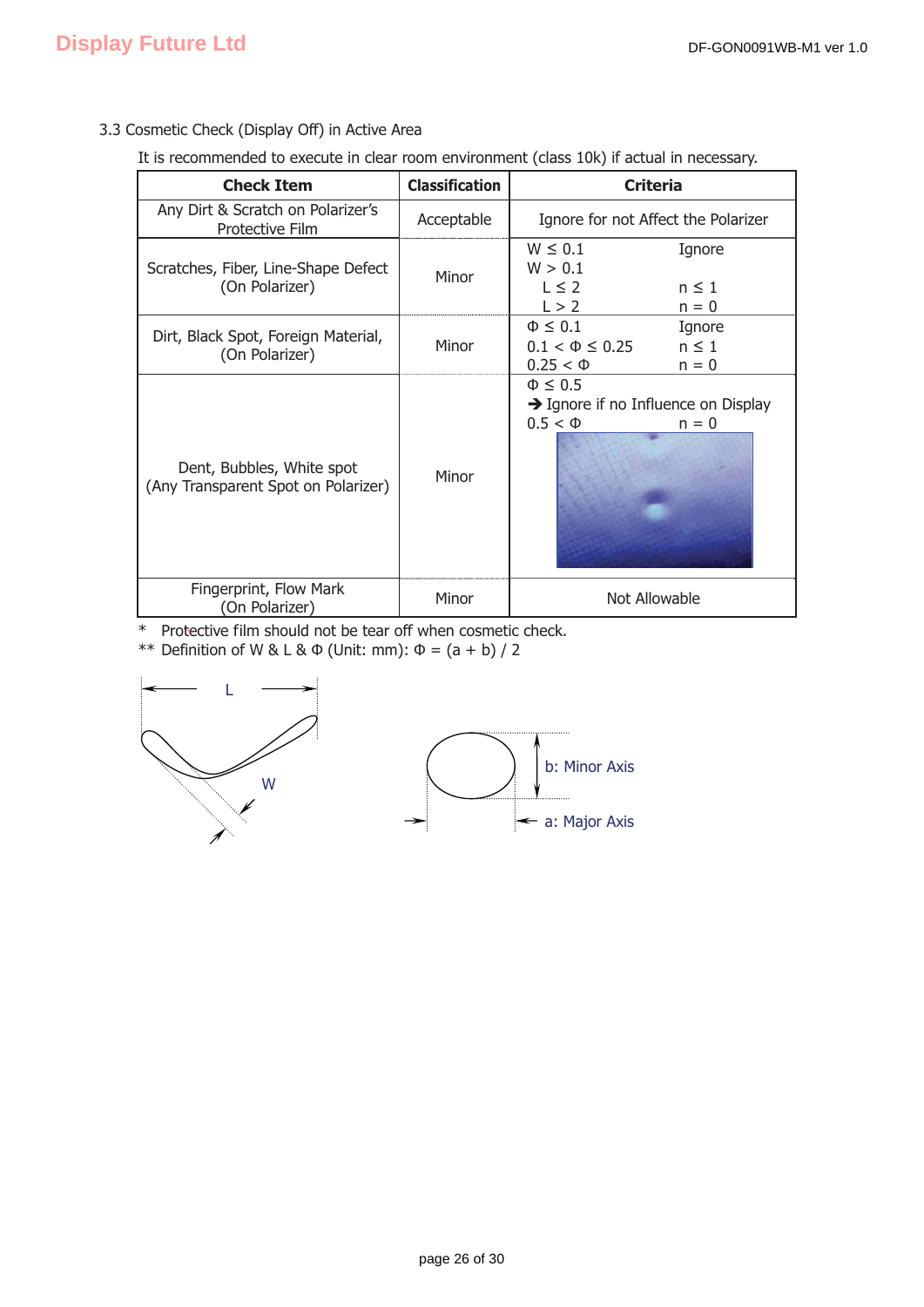### 3.4 Pattern Check (Display On) in Active Area

| <b>Check Item</b> | <b>Classification</b> | <b>Criteria</b> |
|-------------------|-----------------------|-----------------|
| No Display        | Major                 |                 |
| Missing Line      | Major                 |                 |
| Pixel Short       | Major                 |                 |
| Darker Pixel      | Major                 |                 |
| Wrong Display     | Major                 |                 |
| Un-uniform        | Major                 |                 |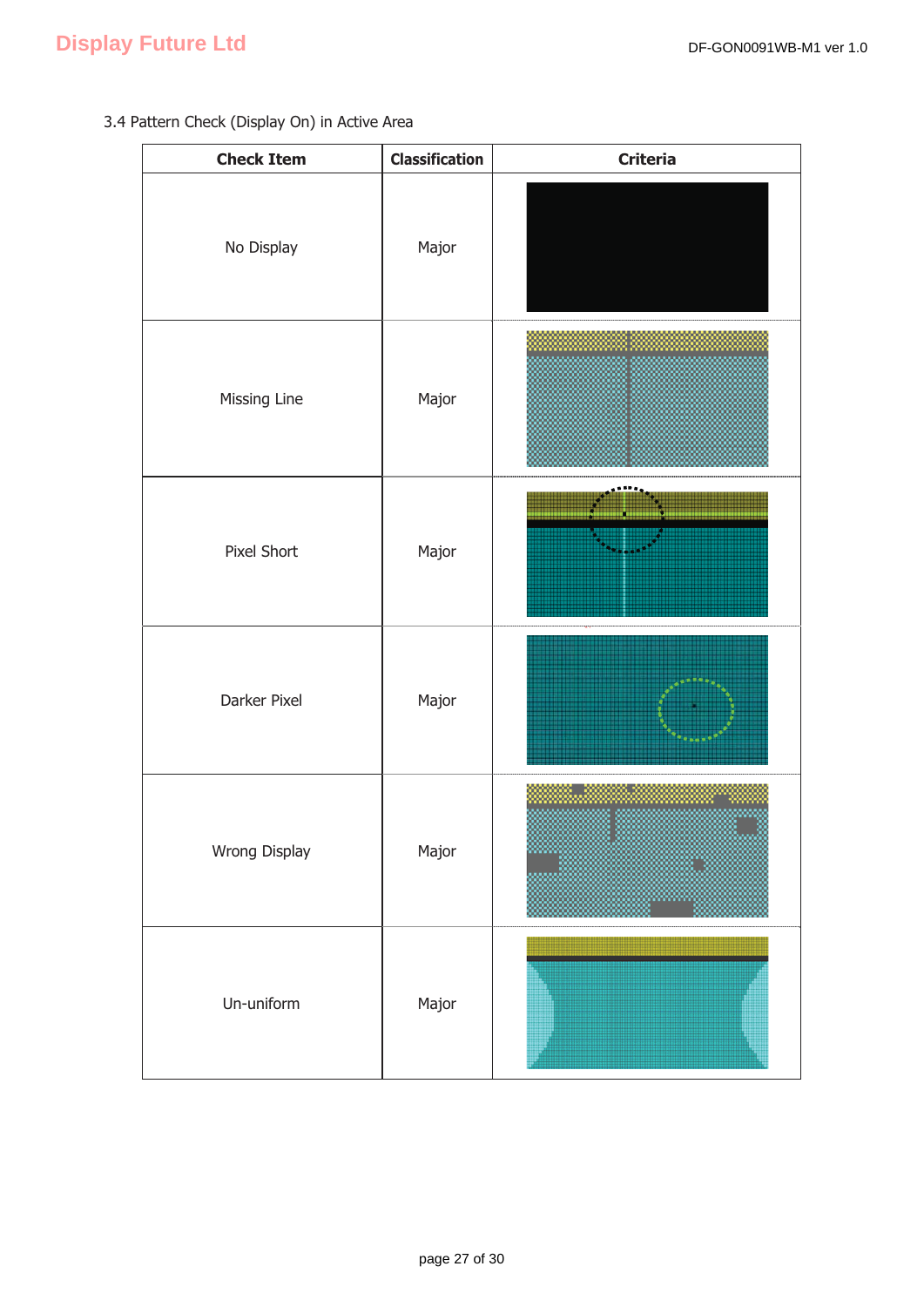## **CAUTIONS IN USING OLED MODULE**

### ƹ**Precautions For Handling OLED Module:**

- 1. OLED module consists of glass and polarizer. Pay attention to the following items when handling:
	- i. Avoid drop from high, avoid excessive impact and pressure.
	- ii. Do not touch, push or rub the exposed polarizers with anything harder than an HB pencil lead.
	- iii. If the surface becomes dirty, breathe on the surface and gently wipe it off with a soft dry cloth. If it is terrible dirty, moisten the soft cloth with Isopropyl alcohol or Ethyl alcohol. Other solvents may damage the polarizer. Especially water, Ketone and Aromatic solvents.
	- iv. Wipe off saliva or water drops immediately, contact the polarizer with water over a long period of time may cause deformation.
	- v. Please keep the temperature within specified range for use and storage. Polarization degradation, bubble generation or polarizer peeling-off may occur with high temperature and high humidity.
	- vi. Condensation on the surface and the terminals due to cold or anything will damage, stain or dirty the polarizer, so make it clean as the way of iii.
- 2. Do not attempt to disassemble or process the OLED Module.
- 3. Make sure the TCP or the FPC of the Module is free of twisting, warping and distortion, do not pull or bend them forcefully, especially the soldering pins. On the other side, the SLIT part of the TCP is made to bend in the necessary case.
- 4. When assembling the module into other equipment, give the glass enough space to avoid excessive pressure on the glass, especially the glass cover which is much more fragile.
- 5. Be sure to keep the air pressure under 120 kPa, otherwise the glass cover is to be cracked.
- 6. Be careful to prevent damage by static electricity:
	- i. Be sure to ground the body when handling the OLED Modules.
	- ii. All machines and tools required for assembling, such as soldering irons, must be properly grounded.
	- iii. Do not assemble and do no other work under dry conditions to reduce the amount of static electricity generated. A relative humidity of 50%-60% is recommended.
	- iv. Peel off the protective film slowly to avoid the amount of static electricity generated.
	- v. Avoid to touch the circuit, the soldering pins and the IC on the Module by the body.
	- vi. Be sure to use anti-static package.
- 7. Contamination on terminals can cause an electrochemical reaction and corrade the terminal circuit, so make it clean anytime.
- 8. All terminals should be open, do not attach any conductor or semiconductor on the terminals.
- 9. When the logic circuit power is off, do not apply the input signals.
- 10. Power on sequence:  $V_{DD}$ (logic voltage)  $\rightarrow$  V<sub>cc</sub> (driving voltage), and power off sequence:  $V_{\text{CC}}$  (driving voltage)  $\rightarrow$   $V_{\text{DD}}$  (logic voltage).
- 11. Be sure to keep temperature, humidity and voltage within the ranges of the spec, otherwise shorten Module's life time, even make it damaged.
- 12. Be sure to drive the OLED Module following the Specification and Datasheet of IC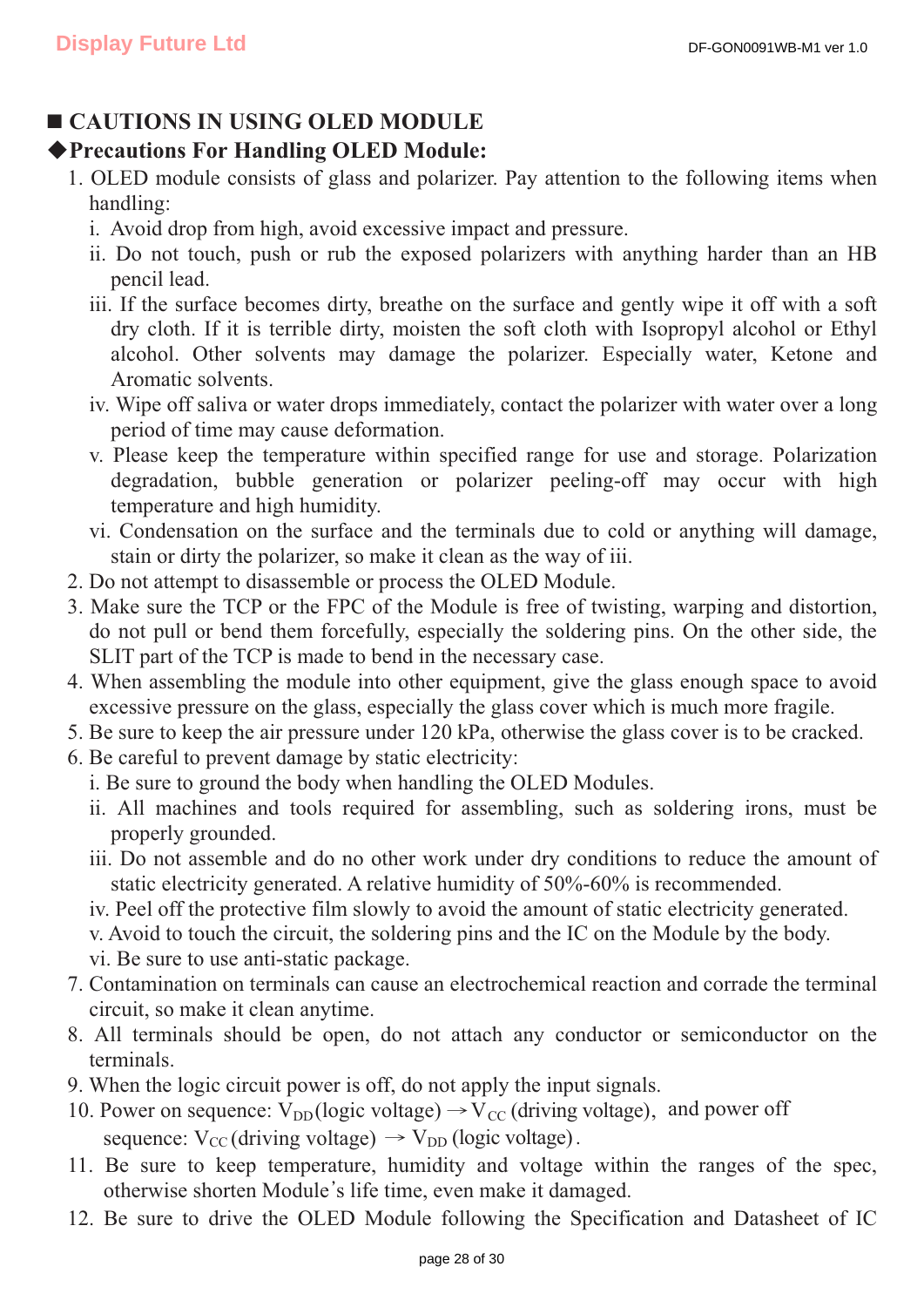controller, otherwise something wrong may be seen.

13.When displaying images, keep them rolling, and avoid one fixed image displaying more than 30 seconds, otherwise the residue image is to be seen. This is the speciality of OLED.

### ƹ**Precautions For Soldering OLED Module:**

- 1. Soldering temperature :  $260^{\circ}C \pm 10^{\circ}C$ .
- 2. Soldering time : 3-4 sec.
- 3. Repeating time : no more than 3 times.
- 4. If soldering flux is used, be sure to remove any remaining flux after finishing soldering operation. (This does not apply in the case of a non-halogen type of flux.) It is recommended to protect the surface with a cover during soldering to prevent any damage due to flux spatters.

## ◆ Precautions For Storing OLED Module:

- 1. If the module can not be used up in 3 months,make sure to seal the module in the vacuum bag with dessicant.
- 2. Store the Module in a dark place, do not expose to sunlight or fluorescent light.
- 3. The polarizer surface should not touch any other objects. It is recommended to store the Module in the shipping container.
- 4. It is recommended to keep the temperature between  $0^{\circ}$ C and  $30^{\circ}$ C, the relative humidity not over 60%.

### **◆ Limited Warranty**

 Unless agreed between with the customer, we will replace or repair any of its OLED modules which are found to be functionally defective when inspected in accordance with our OLED acceptance standards(copies available upon request) for a period of one year from date of production.Cosmetic/visual defects must be returned to us within 90 days of shipment. Confirmation of such date shall be based on data code on product. Our warranty liability to repair and/or replacement on the terms set forth above. We will not be responsible for any subsequent or consequential events.

## ƹ**Return OLED Module Under Warranty:**

 No warranty can be granted if the precautions stated above have been disregarded.The typical examples of violations are:

-Broken OLED glass.

-PCB eyelet is damaged or modified.

-PCB conductors damaged.

-Circuit modified in any way,including addition of components.

-PCB tampered with by grinding,engraving or painting varnish.

-Soldering to or modifying the bezel in any manner.

 Module repairs will be invoiced to the customer upon mutual agreement.Modules must be returned with sufficient description of the failures or defects.Any connectors or cable installed by the customer must be removed completely.